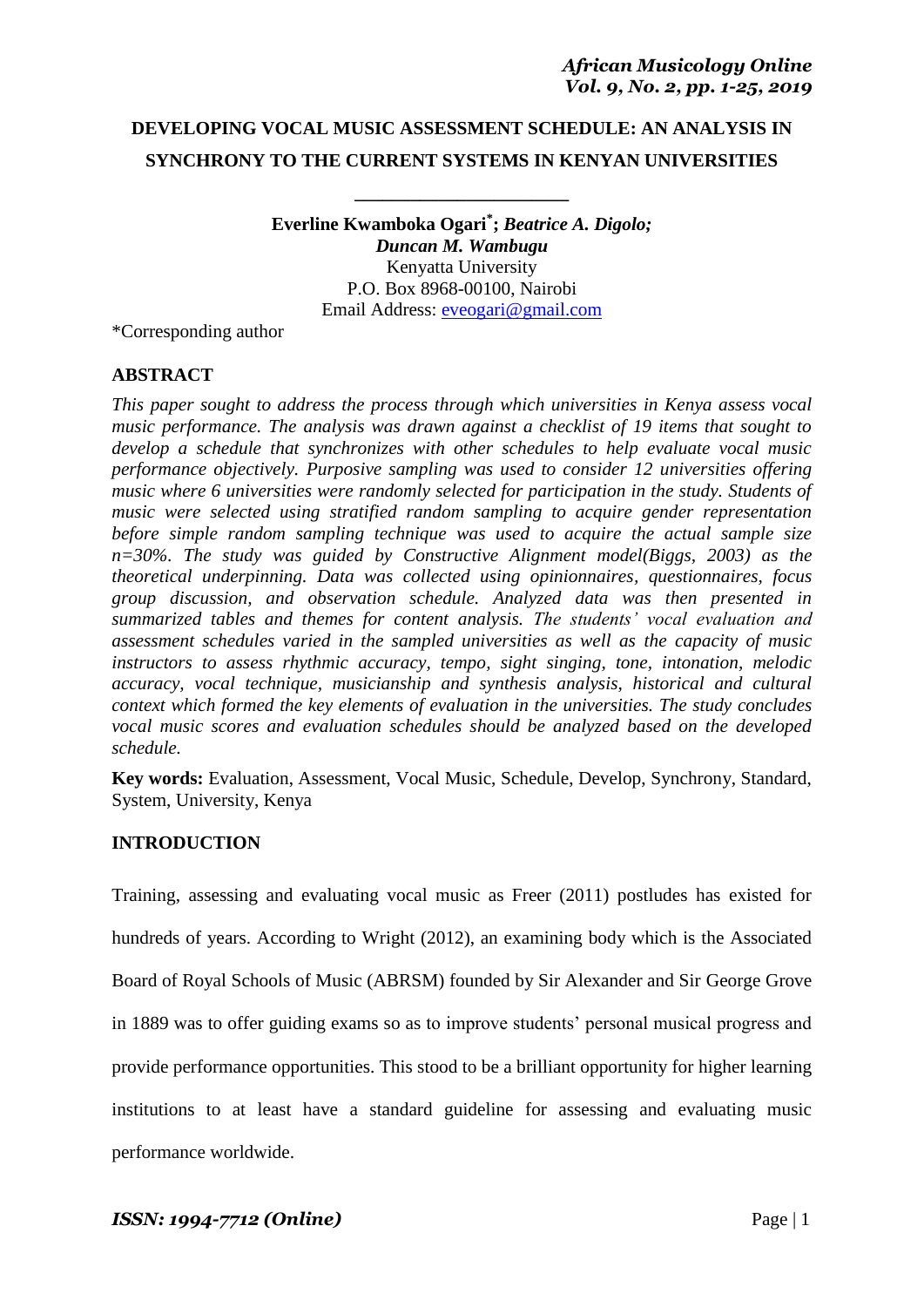In Kenya, formal music education was introduced both at primary and secondary levels. The government placed a compulsory common music curriculum for both primary and secondary training colleges between 1963 and 2002. In 1965, a music department was first established in Kenyatta University College which later became full- fledged university and was granted its charter and status in 1986. The music department offered teaching programmes for secondary school teachers leading to the enhancement of music teaching in a number of secondary schools which were already operating during the pre-independence period. These included, The Nairobi School (Prince of Wales), N'giya Girls, The Kenya High school, Limuru Girls and Alliance Boys School. The growth and expansion of the number of schools offering music programs in Kenya has led to increment in the opening of universities offering music programs. Consequently, apart from Kenyatta University that is considered to have the largest and most established music department, the other universities currently offering music include Technical University of Kenya (TUK), Maseno University, Moi University, Kabarak University, Daystar University, Baraton University, Maasai Mara University Kisii University and St. Pauls University.

Despite the availability of such policy documents McVeigh (2013); Leong, & Cheng (2014), allude to music educators having a challenge in developing standard-based assessment systems with diverse educational policies given that vocal music performance is a complex subject that poses various training and evaluation challenges. In this paper therefore, the authors thus developed a schedule used in the assessment and evaluation process of vocal music in selected universities with respect to the current system of evaluation among Kenyan Universities.

### **METHODOLOGY**

*ISSN: 1994-7712 (Online)* Page | 2 The study was underpinned on the outcome –based curriculum as postulated by Biggs (2003) who referring to the model as the model of constructive alignment. In this Biggs explains the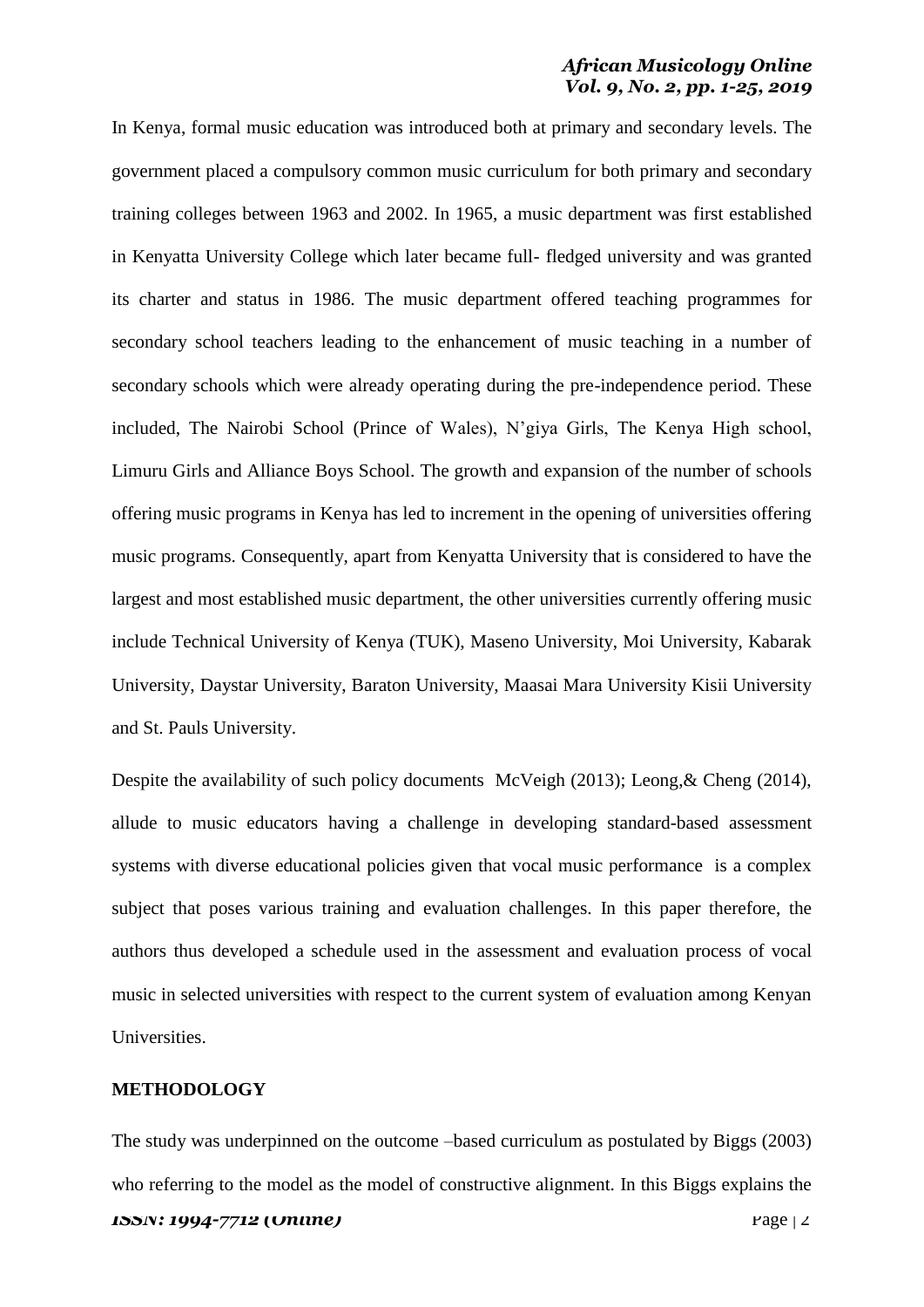consistent relationship between assessment, strategies of teaching and intended outcomes in learning in any educational program. This paper has its focus on the assessment and evaluation of vocal Music. According to Biggs, the design and development of teaching and learning activities comes second after drawing on board the intended outcomes in any curriculum by the learners. He therefore considers the assessment schedule third in place such that adopting this sequence, students then learn how to demonstrate achievement at the highest level described by the outcomes (Biggs, 2003, p.30).

The study adopted a descriptive survey design. Kothari (2013) postulates that descriptive survey design includes fact-finding inquiries thatfocus on the state of affairs as they are. A descriptive design provided comprehensive information towards the current study since it was more precise in its focus and scope. Data was collected through qualitative and quantitative approaches to interpret inquiries concerning the tools used in assessing and evaluation of vocal music in universities. Qualitatively because through emanating openended questions and procedures; information was collected in the context of the participants then the authors constructed analysis of the information gathered. Quantitatively it was applied by use of closed-ended questions in a form Opinionnaires and focus discussion groups which were administered to students, questionnaires used on the music instructors and observation schedules. In addition, measurements of variables were drawn from the instruments after which numbered data was interpreted using statistical procedures drawing a summary to complement qualitative data.

The study was conducted in Kenya's selected universities that were well-established with music departments. The universities had diverse sampling strata that were conveniently available for conducting the study. Music educators and music students in the selected universities formed the target population. Six (6) out of 15 universities in the country were selected with students being randomly selected from strata of students in the music and vocal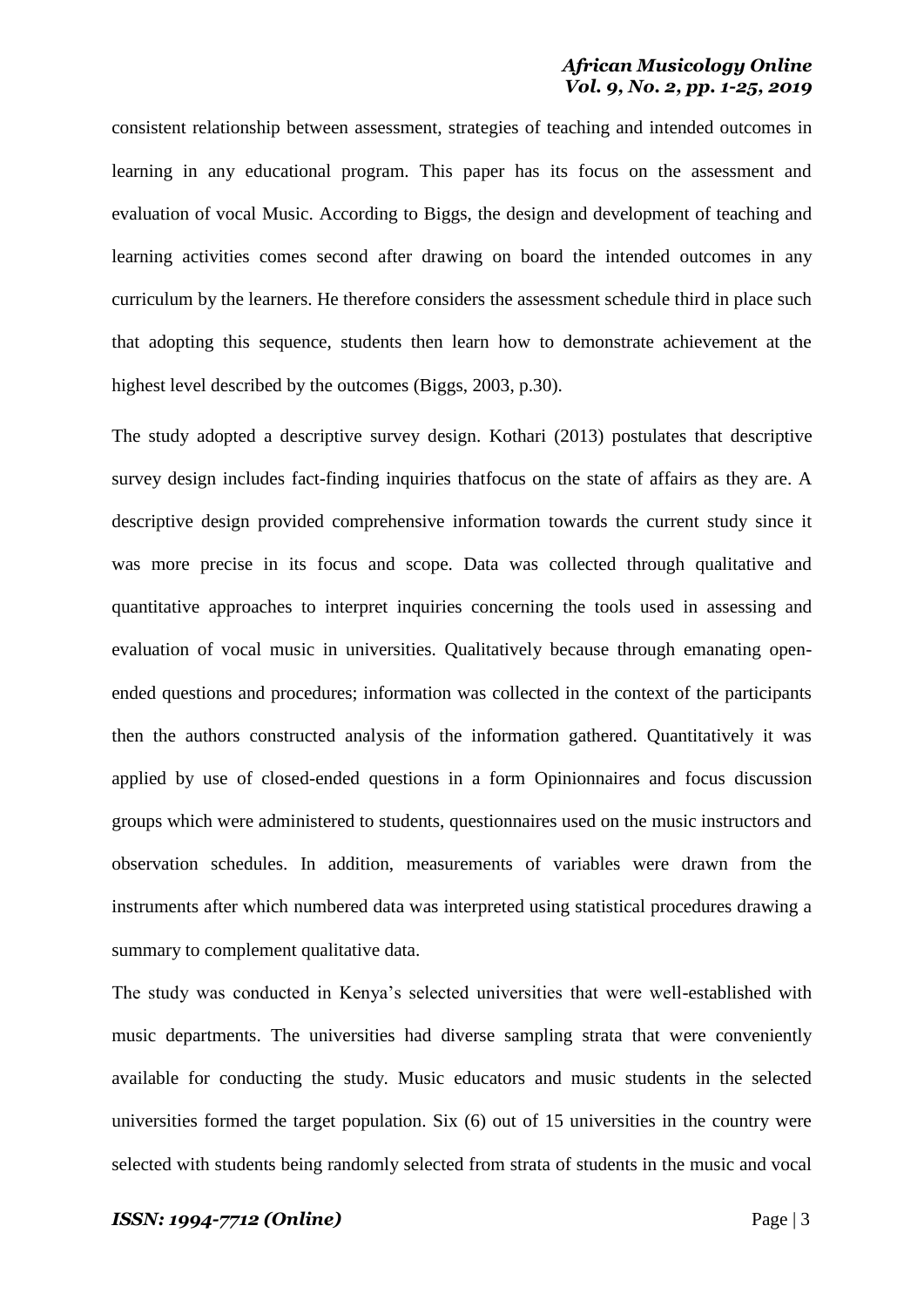performance departments. Music instructors and head of music departments were also considered.The study adopted purposive (Benard, 2002), stratified random (Mugenda, 2008) and simple random (Mugenda & Mugenda 2012) techniques for data collection.

The target population  $(N<sup>h</sup>)$  therefore comprised 6 universities in Kenya from which a sample of 3 private and 4 public universities that offer music as a subject were sampled. From the 6 universities, 6 music instructors, 6 heads of music department and 81 students participated during the study bringing the study sample to 93 respondents. The study was conducted through Opinionnaires, focus group discussion, questionnaires, and observation schedules. Data was then collected using both primary and secondary sources. Primary data collection was done through questionnaires, Opinionnaires, focus discussion groups and observation schedules while secondary data was collected from journals, books, articles, academic papers and magazines from Kenyatta University, Daystar University and Government libraries. Government census and internet data which referred to reliable sources for accurate information were also used. Analysis of data was done qualitatively and quantitatively through content analysis and descriptive statistics respectively since both designs give comprehensive and complete results of the instruments. The reportage of findings is presented in tables of frequency distributions, percentages and bar graphs.

### **RESULTS AND DISCUSSION**

The study findings were presented in tables and thematically as shown in the following section.

#### **Assessment process used in the university by the music instructors**

In quest to realize this objective, the respondents were asked the assessment process used by music instructors in assessing vocal music. A descriptive analysis was carried out and the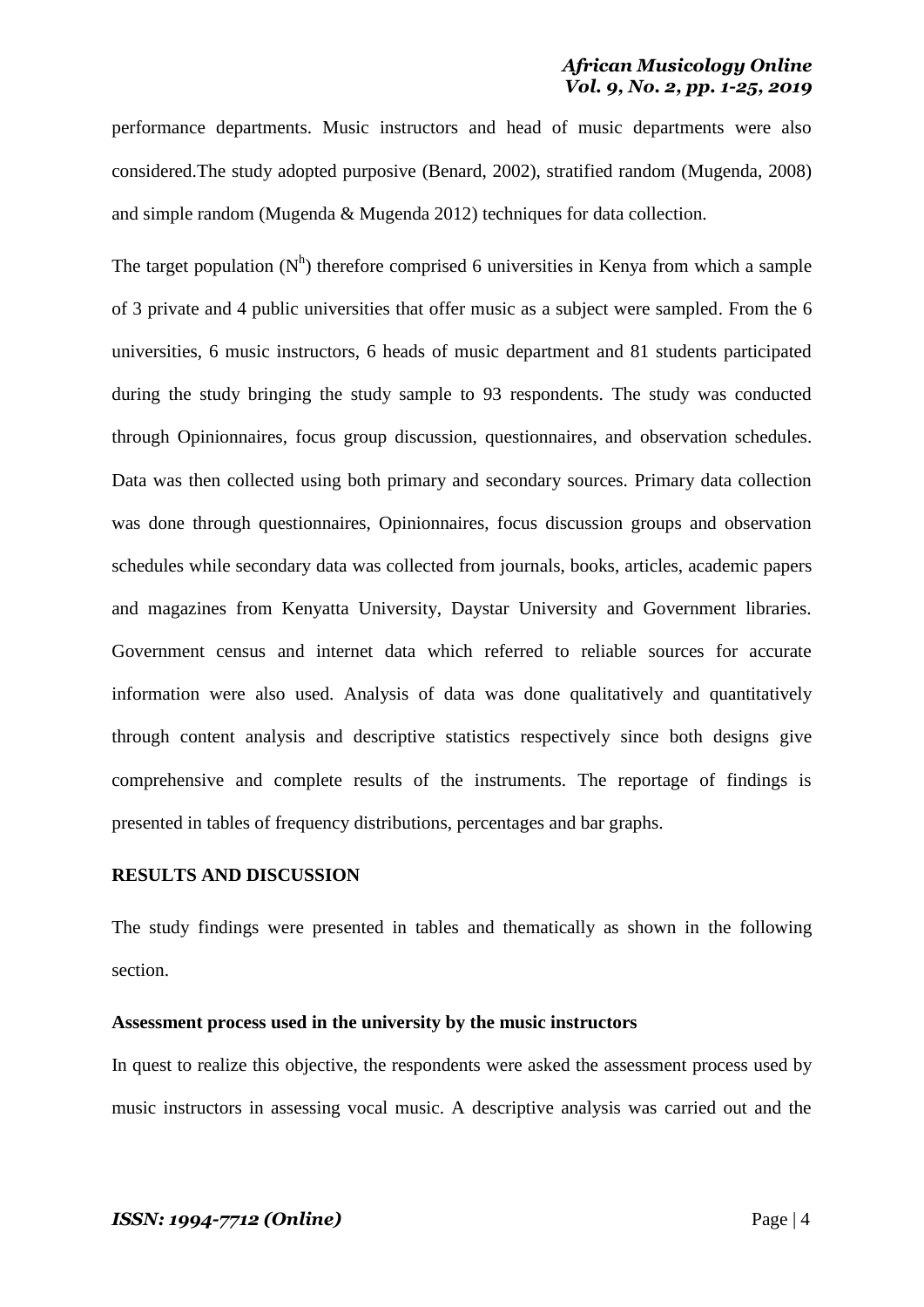findings indicated in Tables on the various assessment standards. Table 1 presents findings on the Rhythmic accuracy assessment in the Universities.

|               |                    |                    | Assessment criteria             |                 |
|---------------|--------------------|--------------------|---------------------------------|-----------------|
| University    |                    |                    |                                 |                 |
| University E. | Executed perfectly | Executed<br>well   | well with a Done poorly<br>Done |                 |
|               |                    | with<br>minor      | considerable<br>no              |                 |
|               |                    | mistakes           | mistakes                        |                 |
| University F  |                    | Meets standards    |                                 |                 |
| University B  | Exceeds standards  | $ -$               |                                 |                 |
| University A  | Interprets<br>such | Correctly<br>sings | <b>Misses</b><br>some<br>note   | Misses the note |
|               | singing as rubatic | given rhythm       | values                          | values          |
| University D  |                    | Meets standards    | ۰                               |                 |
| University C  |                    |                    |                                 |                 |

**Key:** 1-Does not meet standards, 2-Almost meets standards, 3-Meets standards, 4-Exceeds

### standards

The authors also sought to establish the criteria used in the evaluation and analysis of vocal music through Tempo assessment in the selected universities. The findings were as recorded in Table 2.

**Table 2: Tempo assessment in the Universities**

|                   | <b>Assessment criteria</b>       |                                                |                                                 |                                             |  |
|-------------------|----------------------------------|------------------------------------------------|-------------------------------------------------|---------------------------------------------|--|
| <b>University</b> |                                  | 3                                              | 2                                               |                                             |  |
| University E      | Correct<br>and<br>suitable tempo | though<br>Correct tempo<br>little slow or fast |                                                 |                                             |  |
| University F      |                                  | Meets standard                                 |                                                 |                                             |  |
| University B      | Exceeds<br>standards             |                                                |                                                 |                                             |  |
| University A      | Interprets<br>different process  | Performs<br>indicated<br>tempo                 | Keeps tempo some of<br>the time                 | Cannot<br>the<br>keep<br>tempo<br>at<br>all |  |
| University D      |                                  | Meets standards                                |                                                 |                                             |  |
| University C      | Tempo is stable<br>and correct   | Stable and correct with a<br>few corrections   | Lack of consistency in<br>keeping tempo correct | Incorrect                                   |  |

Key: 1-Does not meet standards, 2-Almost meets standards, 3-Meets standards, 4-Exceeds

standards.

In addition, it was also observed that sight singing also formed part of the important criteria in evaluation and assessing vocal music performance in the selected universities. The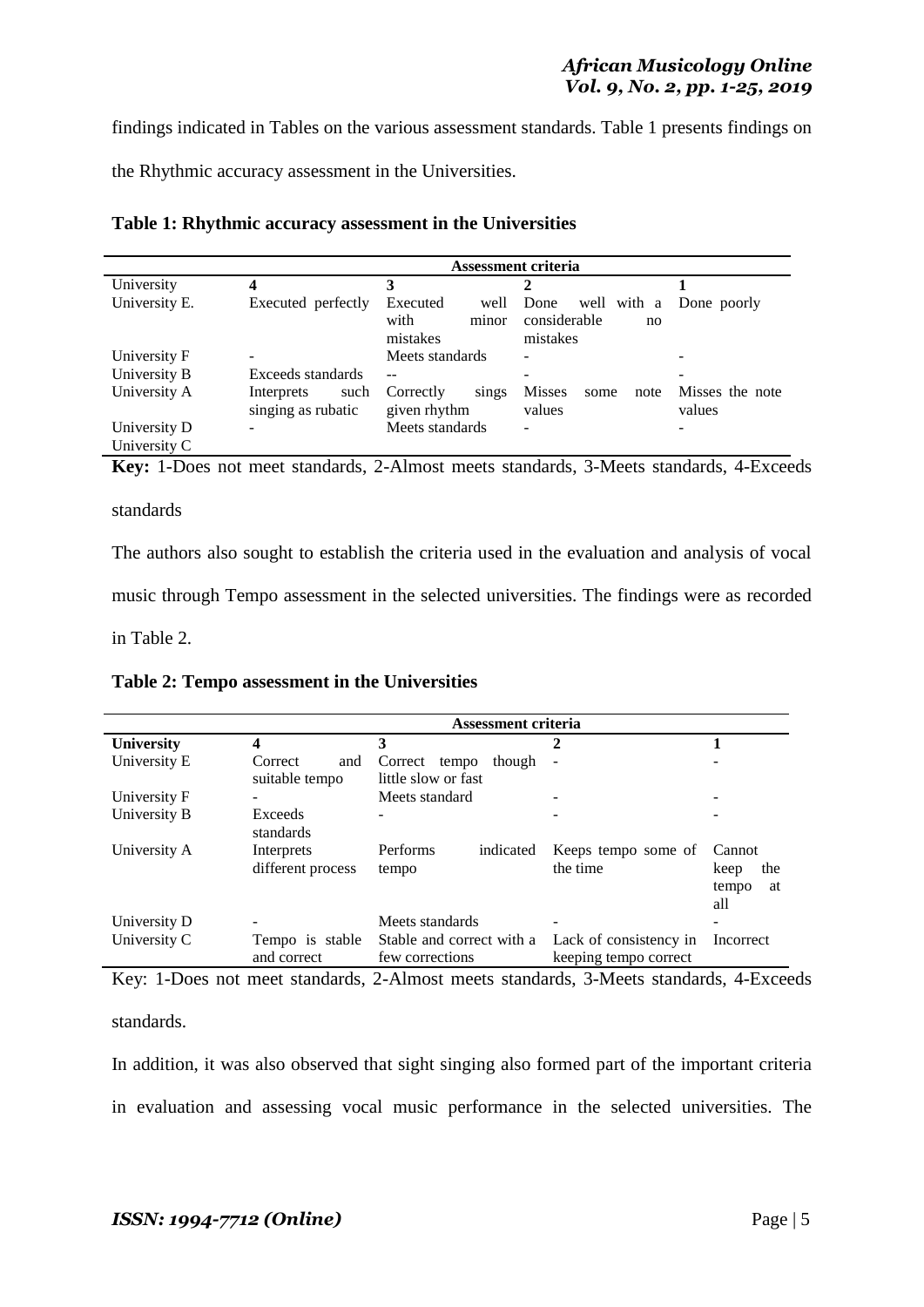authorsdevelop the following schedule as concerns sight singing assessment as used by the universities.

**Assessment criteria University 4 3 2 1** University E Very accurate and fluent Accurate but not fluent Inaccurate and inconsistent Poor sight singing with major mistakes University F - Meets standards University B - - - - - Almost meets the standard - University A Pitch accuracy, Keeps the pitch rhythmic accuracy expressive throughout Keeps pitch atleast Cannot sign in pitch half way University D -- - - - - - - Does not meet standards University C Very accurate and fluent Accurate with a Inconsistent and few mistakes or fluency inaccurate Very poor with many mistakes

### **Table 3: Sight singing assessment in the Universities**

Key: 1-Does not meet standards, 2-Almost meets standards, 3-Meets standards, 4-Exceeds

standards

Table 4 on the other hand portrays the findings on the assessment of Tone in vocal music by

the instructors.

**Table 4: Tone assessment in the Universities**

|                   | Assessment criteria  |                 |                                         |             |  |
|-------------------|----------------------|-----------------|-----------------------------------------|-------------|--|
| <b>University</b> |                      | 3               | 2                                       |             |  |
| University E      | Very<br>clear<br>and | Clear<br>and    | Tone weak and                           |             |  |
|                   | resonance            | resonance       | unclear                                 |             |  |
| University F      |                      | Meets standards | $\blacksquare$                          |             |  |
| University B      |                      | Meets standards | $\overline{\phantom{a}}$                |             |  |
| University A      | Keeps even tone and  | Even<br>tone    | Uneven<br>tone<br>a                     | Uneven tone |  |
|                   | adds color           | throughout      | few of the times                        |             |  |
| University D      |                      | Meets standards | ۰                                       |             |  |
| University C      | Excellently clear    | Loud and clear  | Not -<br>strong<br>and<br>lacks clarity | Very poor   |  |

Key: 1-Does not meets standards, 2-Amost meets standards, 3-Meets standards, 4-Exceeds

standards.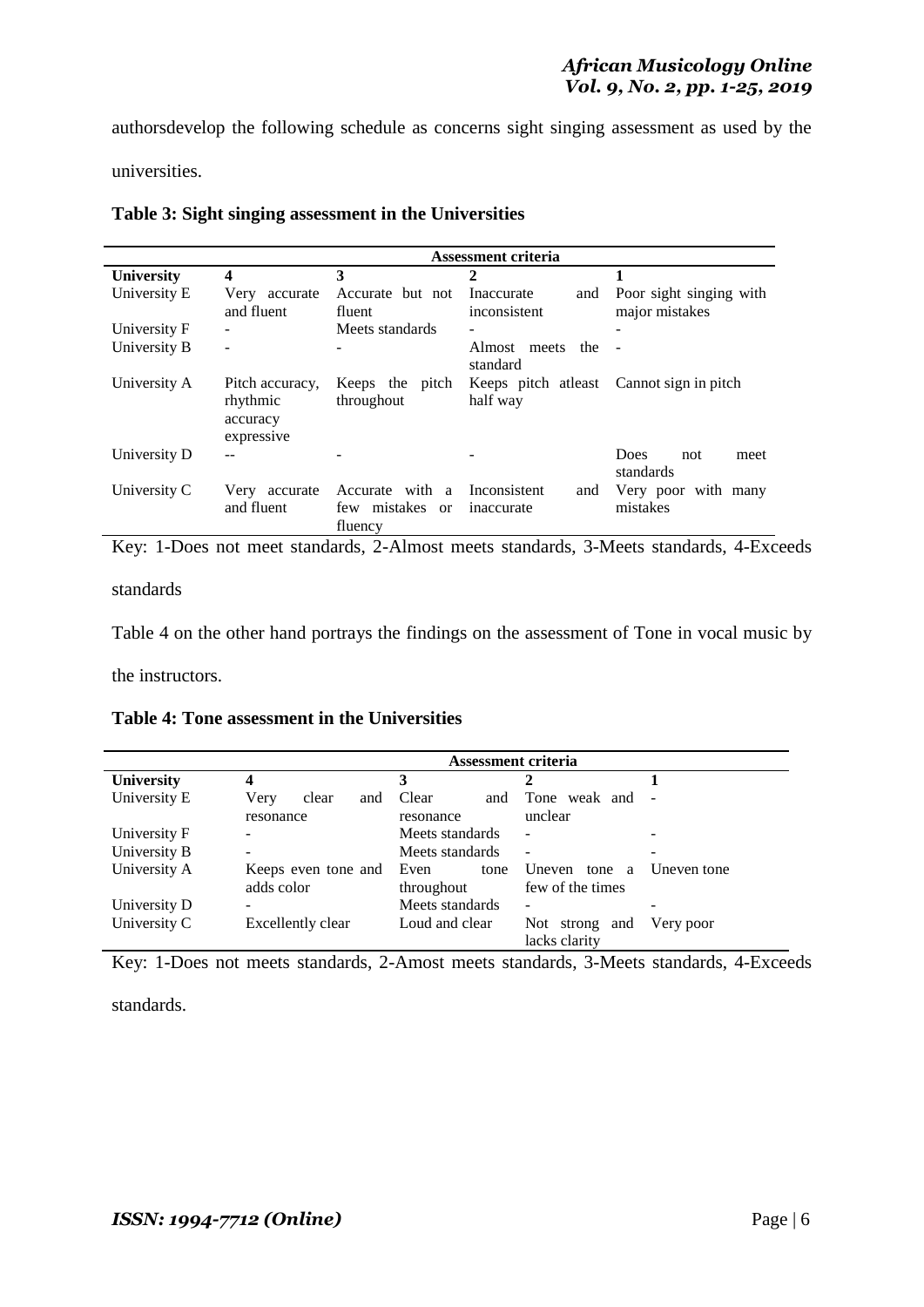|                   | Assessment criteria                                                                |                                         |                                      |                                                |  |
|-------------------|------------------------------------------------------------------------------------|-----------------------------------------|--------------------------------------|------------------------------------------------|--|
| <b>University</b> | 4                                                                                  | 3                                       | 2                                    | 1                                              |  |
| University E      | Consistently in<br>pitch                                                           | In pitch most of the<br>time            | In pitch only when<br>accompanied    | Unable to maintain<br>pitch                    |  |
| University F      |                                                                                    | Meets standards                         |                                      |                                                |  |
| University B      | Exceeds<br>standards                                                               |                                         |                                      |                                                |  |
| University A      | Sings in key<br>melody<br>and<br>perfectly                                         | Sings in key                            | Goes off key partly                  | Goes off key                                   |  |
| University D      |                                                                                    | Meets standards                         |                                      |                                                |  |
| University C      | Accurately and<br>consistently in<br>pitch<br>and<br>well<br>accurate<br>developed | In pitch though not<br>most of the time | In pitch during the<br>accompaniment | Unstable<br>and<br>maintain<br>cannot<br>pitch |  |

# **Table 5: Intonation assessment in the Universities**

Key: 1-Does not meet standards, 2-Almost meets standards, 3-Meets standards, 4-Exceeds

standards.

As presented in Table 6, the authors bring out the concern on vocal music performance evaluation based on Melodic accuracy assessment.

| Table 6: Melodic accuracy assessment in the Universities |  |  |  |  |
|----------------------------------------------------------|--|--|--|--|
|----------------------------------------------------------|--|--|--|--|

|                   | Assessment criteria                                                       |                                                            |                                                     |                                      |  |
|-------------------|---------------------------------------------------------------------------|------------------------------------------------------------|-----------------------------------------------------|--------------------------------------|--|
| <b>University</b> | 4                                                                         | 3                                                          | 2                                                   | 1                                    |  |
| University E      | Correct pitch<br>and rhythm                                               | Correct pitch and<br>rhythm<br>with<br>minimum<br>mistakes | Incorrect rhythm<br>and pitch 50%                   | Wrong notes 80% of<br>the time       |  |
| University F      |                                                                           | Meets standards                                            |                                                     |                                      |  |
| University B      | Exceeds<br>standards                                                      |                                                            |                                                     |                                      |  |
| University A      | Sings perfectly<br>in pitch                                               | Sings<br>correct<br>pitches all through                    | Sings accurately at<br>least half the time          | Cannot sing melody<br>accurately     |  |
| University D      |                                                                           | Meets standards                                            |                                                     |                                      |  |
| University C      | pitch<br>Correct<br>with<br>correct<br>notes<br>consistently<br>performed | Correct pitch and<br>melody with few<br>mistakes           | Averagely correct<br>in pitch and in<br>consistence | Very<br>notes<br>wrong<br>almost 90% |  |

Key: 1-Does not meet standards, 2-Almost meets standards, 3-Meets standards, 4-Exceeds

standards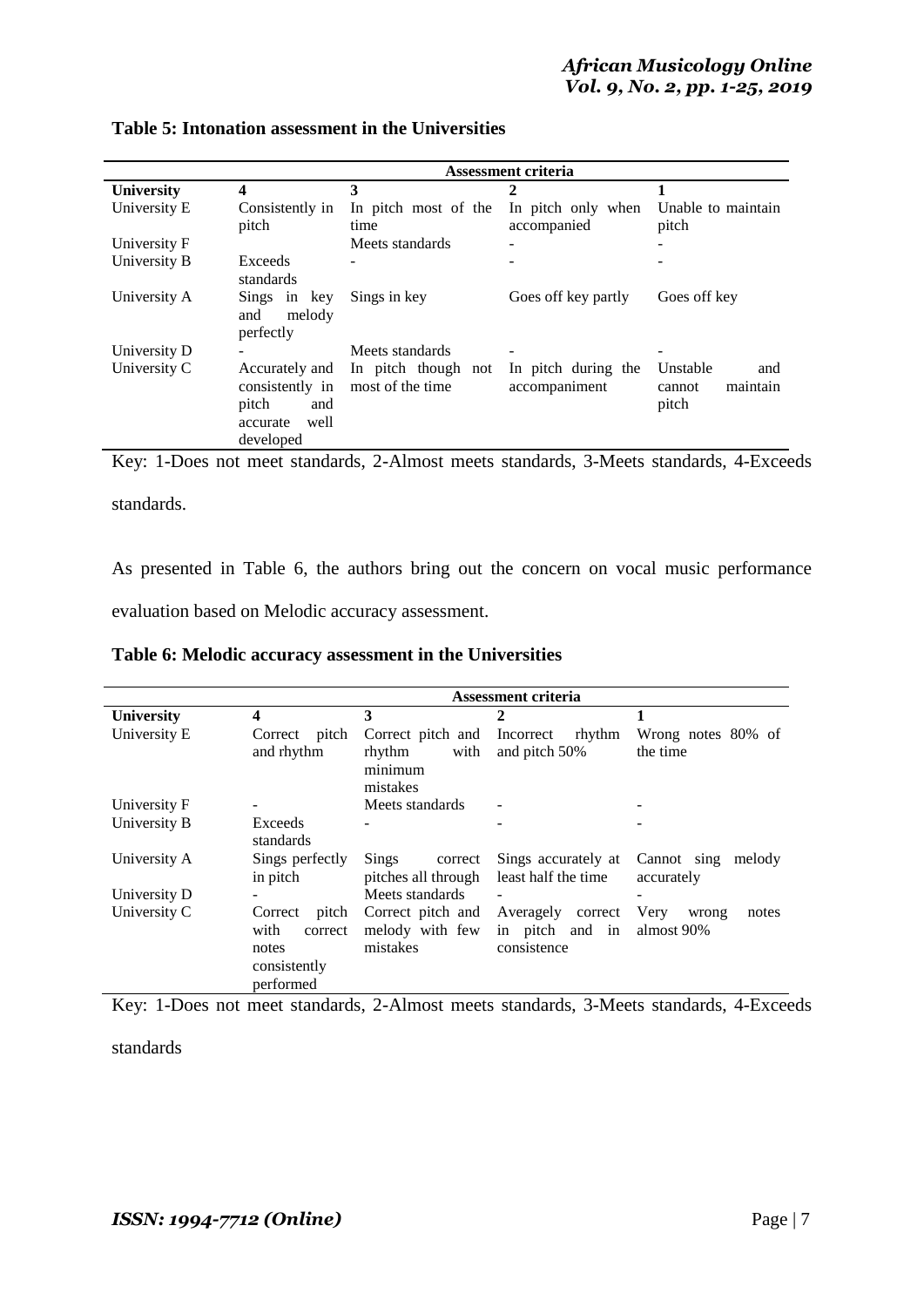|                   | Assessment criteria       |                    |                          |                      |
|-------------------|---------------------------|--------------------|--------------------------|----------------------|
| <b>University</b> | 4                         | 3                  | 2                        |                      |
| University E      | technique.<br>Polished    | Good<br>vocal      | Average                  | Technique wanting    |
|                   | Professional level        | technique          | technique                |                      |
| University F      |                           | Meets standards    |                          |                      |
| University B      | -                         | Meets standards    | $\overline{\phantom{a}}$ |                      |
| University A      | Tone<br>projection,       | Projects<br>tone.  | Partly<br>projects       | Cannot project tone, |
|                   | breath<br>management      | breath             | tone, partly good        | breath<br>poor       |
|                   | articulate all good       | management         | breathing                | management           |
| University D      |                           | Meets standards    |                          |                      |
| University C      | polished<br>vocal<br>Very | Loud vocal well    | Average                  | Poor                 |
|                   | well controlled           | controlled<br>with |                          |                      |
|                   |                           | minimal mistakes   |                          |                      |

| Table 7: Vocal technique assessment in the Universities |  |  |  |
|---------------------------------------------------------|--|--|--|
|---------------------------------------------------------|--|--|--|

Key: 1-Does not meet standards, 2-Almost meets standards, 3-Meets standards, 4-Exceeds standards.

The study findings indicated that music instructors in the universities assess rhythmic accuracy, tempo, sight singing, tone, intonation, melodic accuracy, vocal technique, musicianship and synthesis analysis, historical and cultural context in 4 standard grades. The grades are; 1-does not meet standards, 2- almost meets the standards, 3-meets the standards, 4-exceeds the standards.

In Universities E and A, the music instructor felt that rhythmic accuracy is assessed when it is executed perfectly. Tempo is assessed based on the correctness, stability, correctness and interpretation of different process by the music instructor;Sight singing is assessed by the music instructor by the accuracy, expression and fluency; Tone assessment is done by the music instructors through clarity and addition of color. Music instructors assess intonation by consistency in pitch, development of accuracy and consistency in pitch.

### **Observation on techniques relevant for evaluation of vocal music performance**

By observation, the authorssought to check the techniques used to assess vocal music by selected universities in Kenya.In pursuit of this aspect, a descriptive analysis was carried out and the findings indicated in Table 8.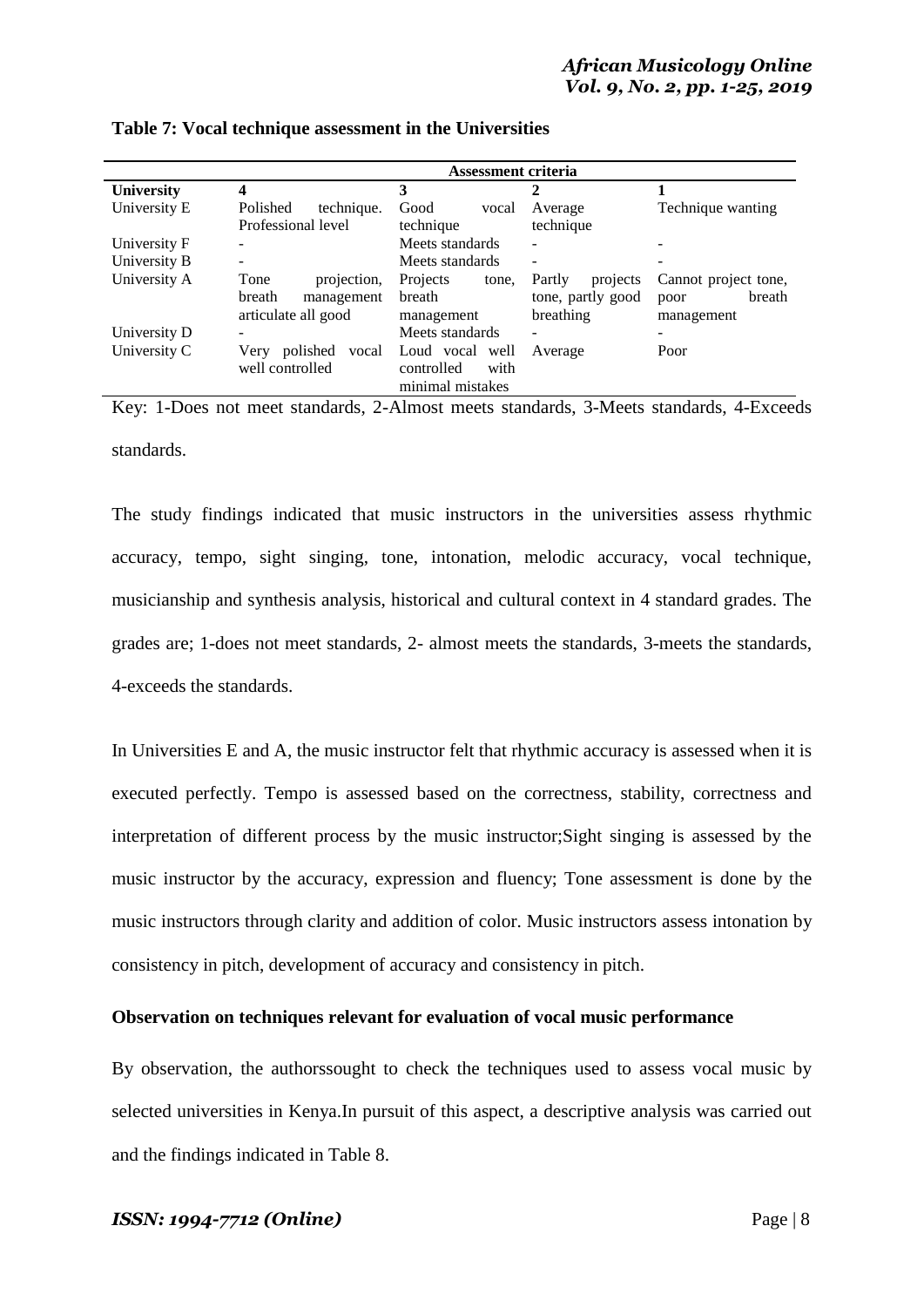| Category                    | Uni. B         | Uni. A         | Uni. E         | Uni. C         | Uni. D         | Uni. F         |
|-----------------------------|----------------|----------------|----------------|----------------|----------------|----------------|
| Program notes               | N <sub>o</sub> | No             | N <sub>o</sub> | Yes            | Yes            | No             |
| Pitch accuracy              | Yes            | N <sub>o</sub> | Yes            | Yes            | Yes            | No             |
| Tempo                       | Yes            | N <sub>o</sub> | Yes            | Yes            | Yes            | Yes            |
| Intonation                  | Yes            | Yes            | N <sub>o</sub> | Yes            | Yes            | Yes            |
| Rhythmic accuracy,          | Yes            | N <sub>o</sub> | Yes            | Yes            | N <sub>o</sub> | No             |
| stability                   |                |                |                |                |                |                |
| Melodic accuracy            | N <sub>0</sub> | No             | N <sub>o</sub> | N <sub>o</sub> | N <sub>o</sub> | No             |
| Interpretation              | N <sub>o</sub> | N <sub>o</sub> | N <sub>o</sub> | Yes            | N <sub>o</sub> | No             |
| Phrasing                    | Yes            | N <sub>o</sub> | Yes            | Yes            | Yes            | Yes            |
| Dynamics                    | Yes            | Yes            | Yes            | Yes            | Yes            | Yes            |
| Tone quality                | Yes            | Yes            | Yes            | Yes            | Yes            | Yes            |
| Tone control                | Yes            | N <sub>o</sub> | N <sub>o</sub> | N <sub>o</sub> | N <sub>o</sub> | N <sub>o</sub> |
| Articulation markings       | Yes            | N <sub>o</sub> | N <sub>o</sub> | Yes            | Yes            | No             |
| Breath control/support      | N <sub>o</sub> | No             | Yes            | Yes            | N <sub>o</sub> | N <sub>o</sub> |
| Posture                     | N <sub>0</sub> | N <sub>o</sub> | Yes            | N <sub>o</sub> | N <sub>o</sub> | N <sub>o</sub> |
| relaxation/presence         |                |                |                |                |                |                |
| Diction                     | Yes            | N <sub>o</sub> | Yes            | Yes            | N <sub>o</sub> | Yes            |
| Vocal technique             | N <sub>o</sub> | N <sub>o</sub> | N <sub>o</sub> | N <sub>o</sub> | N <sub>o</sub> | N <sub>o</sub> |
| Expression/mood and         | N <sub>o</sub> | N <sub>o</sub> | N <sub>o</sub> | Yes            | Yes            | N <sub>o</sub> |
| style                       |                |                |                |                |                |                |
| Memory/mastery of           | N <sub>o</sub> | N <sub>o</sub> | Yes            | Yes            | Yes            | N <sub>o</sub> |
| concepts                    |                |                |                |                |                |                |
| Dexterity                   | N <sub>o</sub> | N <sub>o</sub> | N <sub>o</sub> | N <sub>0</sub> | No             | N <sub>o</sub> |
| Synthesis, analysis and     | N <sub>o</sub> | No             | N <sub>o</sub> | Yes            | N <sub>o</sub> | N <sub>o</sub> |
| historical/cultural context |                |                |                |                |                |                |
| Number of categories used   | 10             | 3              | 10             | 15             | 10             | 6              |
| Percentage out of 20        | 50.0%          | 15.0%          | 50.0%          | 75.0%          | 50.0%          | 30.0%          |
| categories                  |                |                |                |                |                |                |

### **Table 8: Observed vocal techniques used in vocal music performance for evaluation**

**Source: Field data (2018)**

The authorsestablished that in the six universities that participated in the study, use of vocal techniques for assessment in classroom was observed. Vocal techniques were put in 20 categories and the use of each category in each university was recorded. Out of the 20 categories, In University C, 75.0% of the categories were used, in University B, E and D 50.0% of the categories were used in evaluation and assessment in classroom. In University F, 30.0% were used while in University A, 15.0% of the categories were observed to be used for evaluation in the classroom.

To confirm the likelihood of the use of vocal techniques in the selected universities, a further analysis was conducted through one sample t-test and the results indicated in Table 49.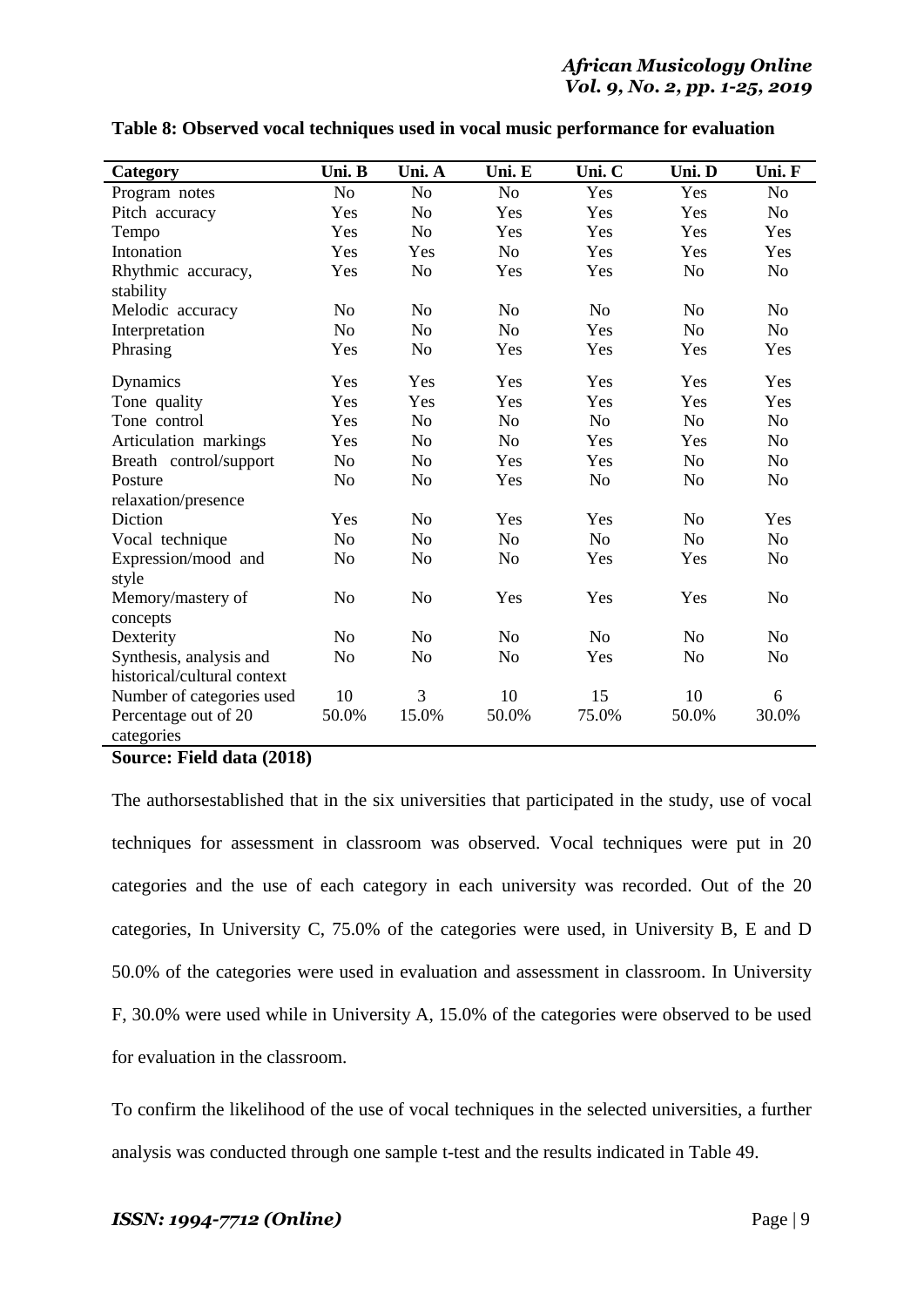|              | Test Value $= 50$ |    |            |            |                 |         |
|--------------|-------------------|----|------------|------------|-----------------|---------|
|              | t                 | df | $Sig. (2-$ | Mean       | 95% Confidence  |         |
|              |                   |    | tailed)    | Difference | Interval of the |         |
|              |                   |    |            |            | Difference      |         |
|              |                   |    |            |            | Lower           | Upper   |
| Use of vocal | $-.598$           | 5  | .576       | $-5.00000$ | $-26.5070$      | 16.5070 |
| techniques   |                   |    |            |            |                 |         |

### **Table 9: One sample t-test result Use of the vocal techniques in the universities**

### **Source: Field Data (2018)**

Utilization of the categories of the vocal techniques used in the vocal music performance in the universities was computed using one sample t –test with an average usage of 50%, the result indicated that, there was no significant deviation of the usage of the vocal techniques from the average (t = 0.598, P = 0.576). In all the universities, usage of the assessment of vocal techniques was on average 45.0% with a standard deviation of 20.5%.

### **Popularity of the vocal techniques usage in the universities**

To establish the popularity of the usage of the vocal techniques in the selected universities, a descriptive analysis was done and the findings presented in the Table 10.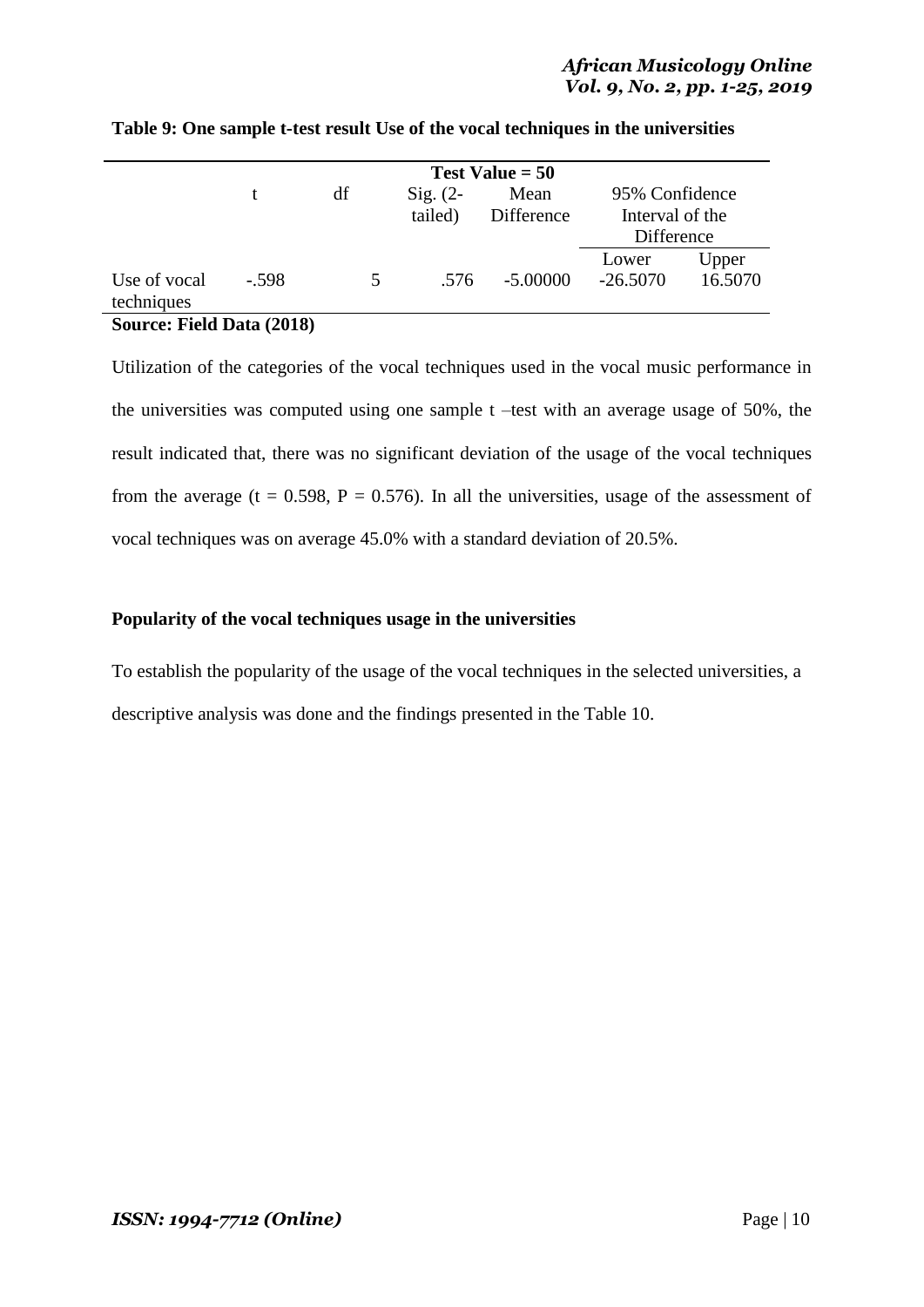### **Table 10: Popularity of use of vocal techniques category in classroom for evaluation and**

| Category                      | Frequency of use $(N = 6)$ | <b>Percent</b> | Rank (1-most |
|-------------------------------|----------------------------|----------------|--------------|
|                               |                            |                | used)        |
| Program notes                 | 2                          | 33.3           | 5            |
| Pitch accuracy                | 4                          | 66.7           | 3            |
| Tempo                         | 5                          | 83.3           | 2            |
| Intonation                    | 5                          | 83.3           | 2            |
| Rhythmic accuracy, stability  | 3                          | 50.0           | 4            |
| Melodic accuracy              |                            | 0.0            |              |
| Interpretation                |                            | 16.7           | 6            |
| Phrasing                      | 5                          | 83.3           |              |
| Dynamics                      | 6                          | 100            |              |
| Tone quality                  | 6                          | 100            |              |
| Tone control                  |                            | 16.7           | 6            |
| Articulation markings         | 3                          | 50.0           |              |
| Breath control/support        | 2                          | 33.3           | 5            |
| Posture relaxation/presence   |                            | 16.7           | 6            |
| Diction                       |                            | 66.7           | 3            |
| Vocal technique               |                            | 0.0            |              |
| Expression/mood and style     |                            | 33.3           | 5            |
| Memory/mastery of concepts    | 3                          | 50.0           |              |
| Dexterity                     |                            | 0.0            |              |
| Synthesis, analysis and       |                            | 16.7           | 6            |
| historical/cultural context   |                            |                |              |
| $E'$ 11 1 $(0.010)$<br>$\sim$ |                            |                |              |

#### **assessment in the universities**

#### **Source: Field data (2018)**

The most used vocal techniques in the universities were evaluated using descriptive statistics. Dynamics and tone quality in assessment and evaluation of vocal music were used in all the six universities (100%). None of the universities used melodic accuracy and vocal technique or dexterity in classroom assessment. Interpretation and Synthesis, analysis andhistorical/cultural context were used only in University C; Tone control was used only in University B while posture relaxation/presence was used only in University E. When the use of the categories in the universities was ranked, the authors established 7 distinct ranks of the evaluation category items.

In this paper, the authorsdevelop a music assessment and evaluation schedule. The study findings indicate that the assessment processes used in the universities by music instructors in termsof skills to be assessed includes rhythmic accuracy, tempo, sight singing, tone,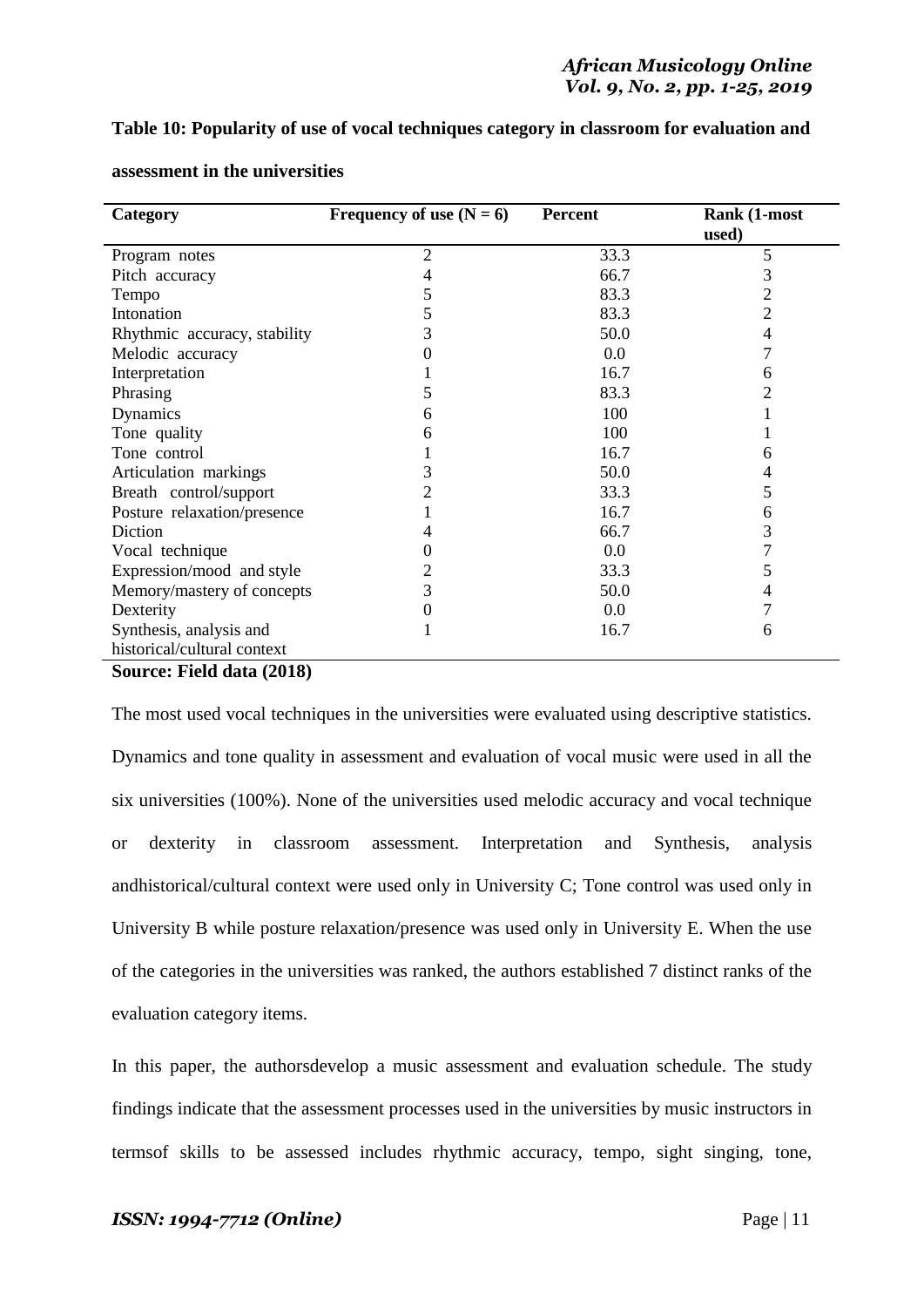intonation, melodic accuracy, vocal technique, musicianship and synthesis analysis, historical and cultural context in 4 standards grades. The grades are; 1-does not meet standards, 2 almost meets the standards, 3-meets the standards, 4-exceeds the standards.

#### **Assessment process used in the university by the music instructors**

The findings of the study in regard to assessment process used a 4 standard grade on how instructors could assess techniques such as rhythmic accuracy, tempo, sight singing, tone, intonation, melodic accuracy, vocal technique, musicianship and synthesis analysis, historical and cultural context in 4 standards grades. The grades are; 1-does not meet standards, 2 almost meets the standards, 3-meets the standards, 4-exceeds the standards.

Instructors gave varied descriptions such as tempo being assessed based on the stability, correctness and interpretation of different process by the music instructor;Sight singing is assessed by the accuracy, expression and fluency; Tone assessment by clarity and addition of color. Music instructors assessed intonation by consistency in pitch, development of accuracy and consistency in pitch.

Various studies have been cited on descriptions of the concept identified with five factors that form vocal music performance. Theseinclude: intonation, dynamics, phrasing, and tone as espoused by Wapnik et al. (1998); tone quality, pitch accuracy, rhythm accuracy, expression and stylistic correspondence by Ryan et al. (2006); timbre, melodic accuracy, pitch, metrical accuracy, speed, interpretation and proficiency (Hewitt, 2007); musical elements, instrument mastering and presentation Ciorba and Smith (2009); phrasing, intonation, rhythm, dynamics and tone (Geringer & Madsen, 1998). Each of these views of music performance has demonstrated different levels of standardization regarding validity and reliability. For instance, rhythmic accuracy assessment in the four universitieson the 4 scale descriptions showed thatrhythmic accuracy exceedingly met standards. On the 3 grade rhythmic accuracy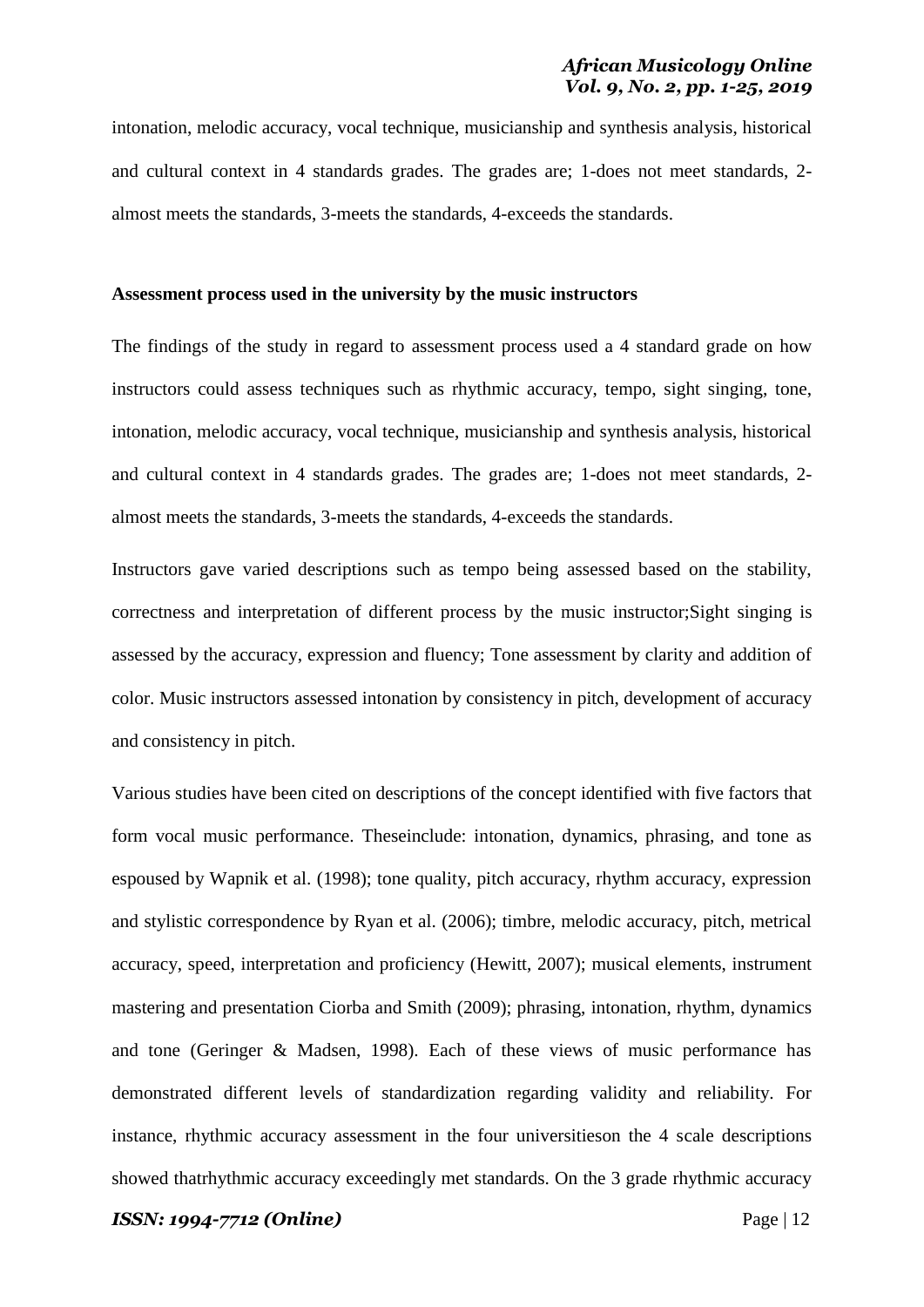assessment met standards in five universities and on the 2 grade rhythmic accuracy assessment almost met standards in two universities.

Assessment of tempo exceedingly met standards and just met standards in four and five universities respectively. Assessment in sight singing exceeded standards and met standards in three and four universities respectively. Assessment of tone exceedinglymet standards and met standards respectively in three and six universities. Assessment of intonation met exceeding standards and met standards in four and five universities respectively. Assessment of melodic accuracy met exceeding standards and just met standards in four and five universities respectively. Assessment of vocal technique met exceeding standards and met standards respectively in three and six universities. To some trainers as observed by Bolduc (2015) it will be very exceptional to notice descriptors on each technique together with an award but instead see an overall award of grade for all at once. From the findings also it clearly indicates that trainers' views in terms of assessing are very different in most institutions. Education national standards objectives were meant to equally cut across institutions and offer equal standards of assessment. Policy stake holders and trainers therefore need to collaborate to bring together ideas and strategies that would develop a standardized schedule that would offer a common language to all institutions that offer vocal music performance.

#### **Synchronization of other schedules and frameworks**

To address the objective of this paper,there is need to know that student assessment and evaluation are part and parcel within course of study progress. To assess and evaluate students, trainers are urged to design assessment schedules that are based on what the students are supposed to learn. Kenny (2011) urges instructors to recognize and know that students' learning is motivated by assessment. Such observations have also been alluded to by other findings from scholars such as Wesolowski (2012) that trainers of vocal music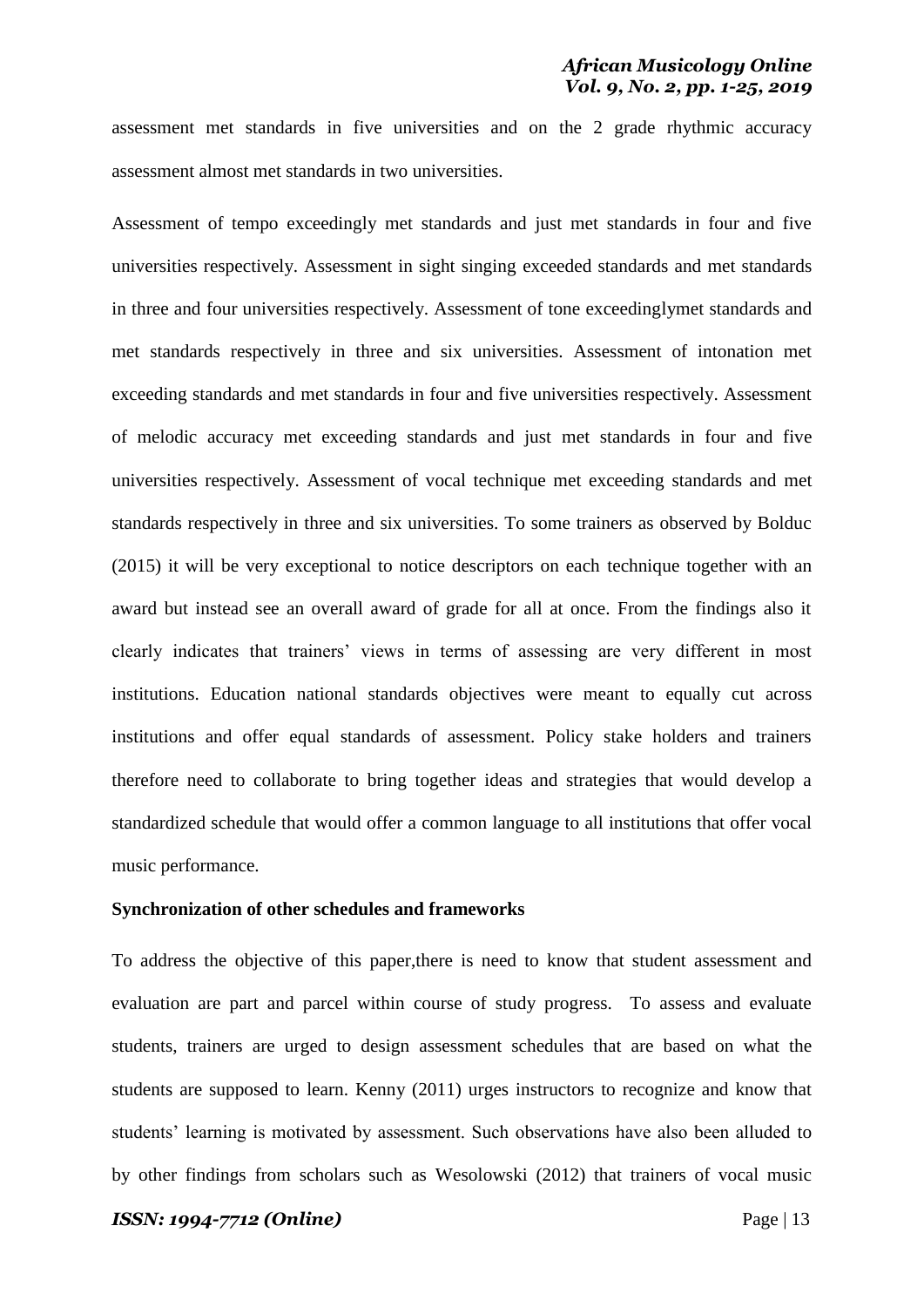performanceneed to experience or have to be equipped with power models of evaluating in a performance set up.

Effective assessment and evaluation establish a comparative condition against which accountability and outcomes can be judged (Griffiths, 2009). Effective assessment strives to respond to the following question, "Is my program meeting its goals and objectives?" As such, its primary uses are to compare the goals of the vocal performance with its achieved outcomes; report the music performance and value outcomes to provide formative feedback information for the change and improvement in performance. This requires the provision of sufficient time and resources that renders the aspirations and goals of a plan into instructional undertakings that meet the students' requirements, stimulus and abilities. According to Stanley et al. (2002), the most important aim of instructional assessment is to enhance learning and at the same time provide important results to students and educators about the developments of educational goals. The statement indeed shows realization of teaching advantages in merging assessment and instructional procedure.

Many assessment techniques have been developed in the past but as Davidson and Coimbra (2001); Bergee (2003); and Latimer et al. (2010),findings indicated that music performance assessment is the procedure that an individual or group of people try to balance and synthesize varied standards of individual performance to provide judgment that includes ranking, grade or quality description. However, music performance assessment among assessors is somehow low, and notable biases usually affect the outcomes (Fautley, 2010). Vocal music assessment is a very complex process and needs studies of music assessment to display how formal music performance assessment can be conceptualized as a composite structure that consists of many connected influences. Thecomplexity in it makes assessment process subjective in nature hence affecting the aesthetic value judgments (Wesolowski,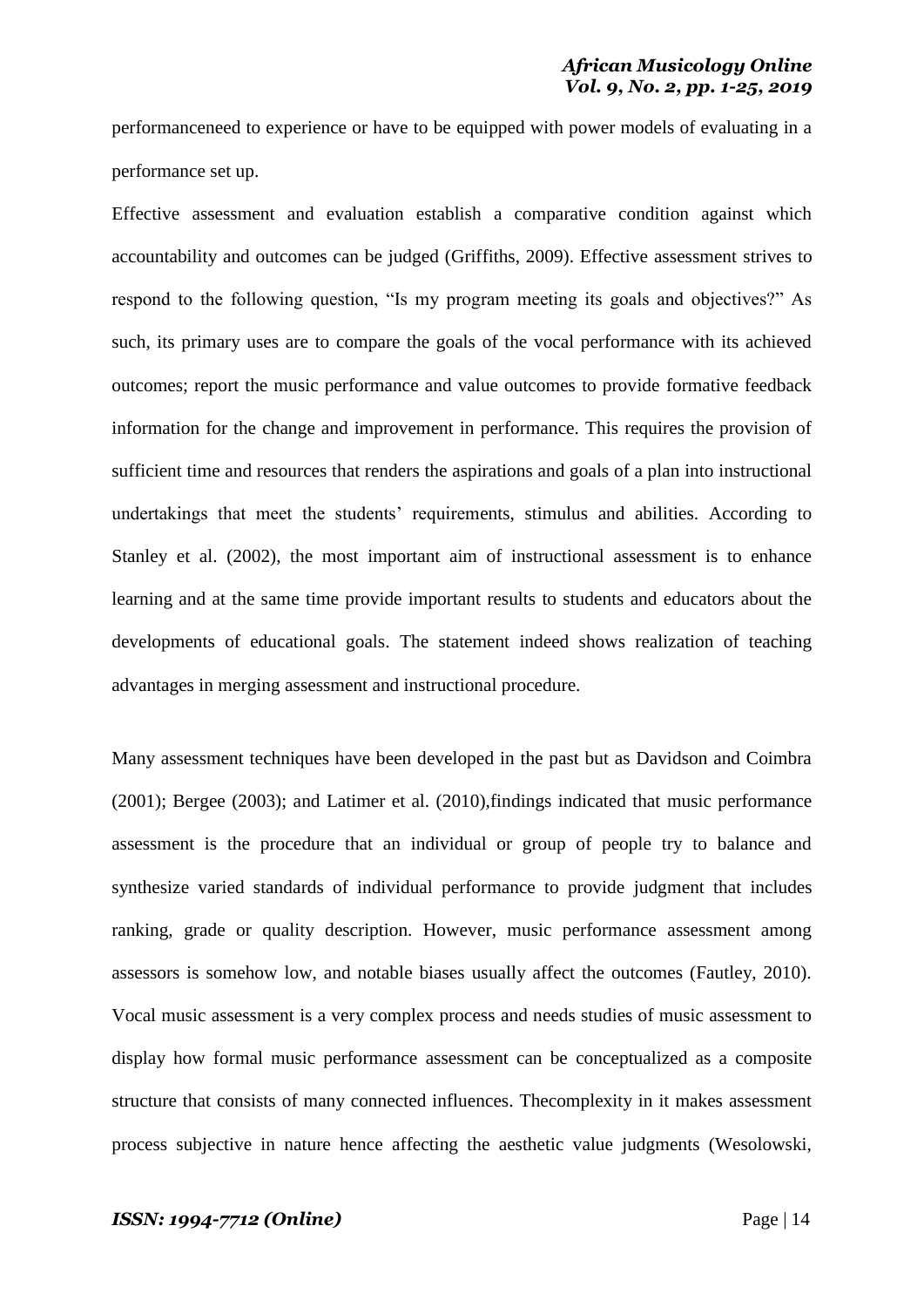2012; 2014). Synchronization of rubrics to develop a schedule for vocal music performance will enhance or improve objectivity during evaluation. Rubrics as Ciorba and Smith (2009) assert provides educators and teachers with a written form of accountability and more specific information and better evidence towards student musicians' progresses.

Observations that were made established an urgency of a common language among educators concerning the assessment and evaluation of vocal music performance. The objectives of the schedule are derived from Blooms taxonomy and other international frameworks. Hanna (2007) advocates for the use of Blooms Taxonomy as a tool that translates learning outcomes into objective criteria and that, music learning involves the interweaving of the three domains of Knowledge namely the affective, psychomotor and cognitive. This paper in co-operates Blooms Taxonomy learning objectives in constructing an assessment schedule within the components used for assessing vocal music performance. Findings from some instructors of the studied universities experienced difficulties in assessing some techniques that fall under the affective domain. Affective domain as Thies (2014) avers covers all evaluative states such as expressions, feelings or mood. These are the processes that make the voice instrument unique. For this reason therefore, the schedule developed bases the evaluative grounds on the three domains.The three types of learning are described in Table 11.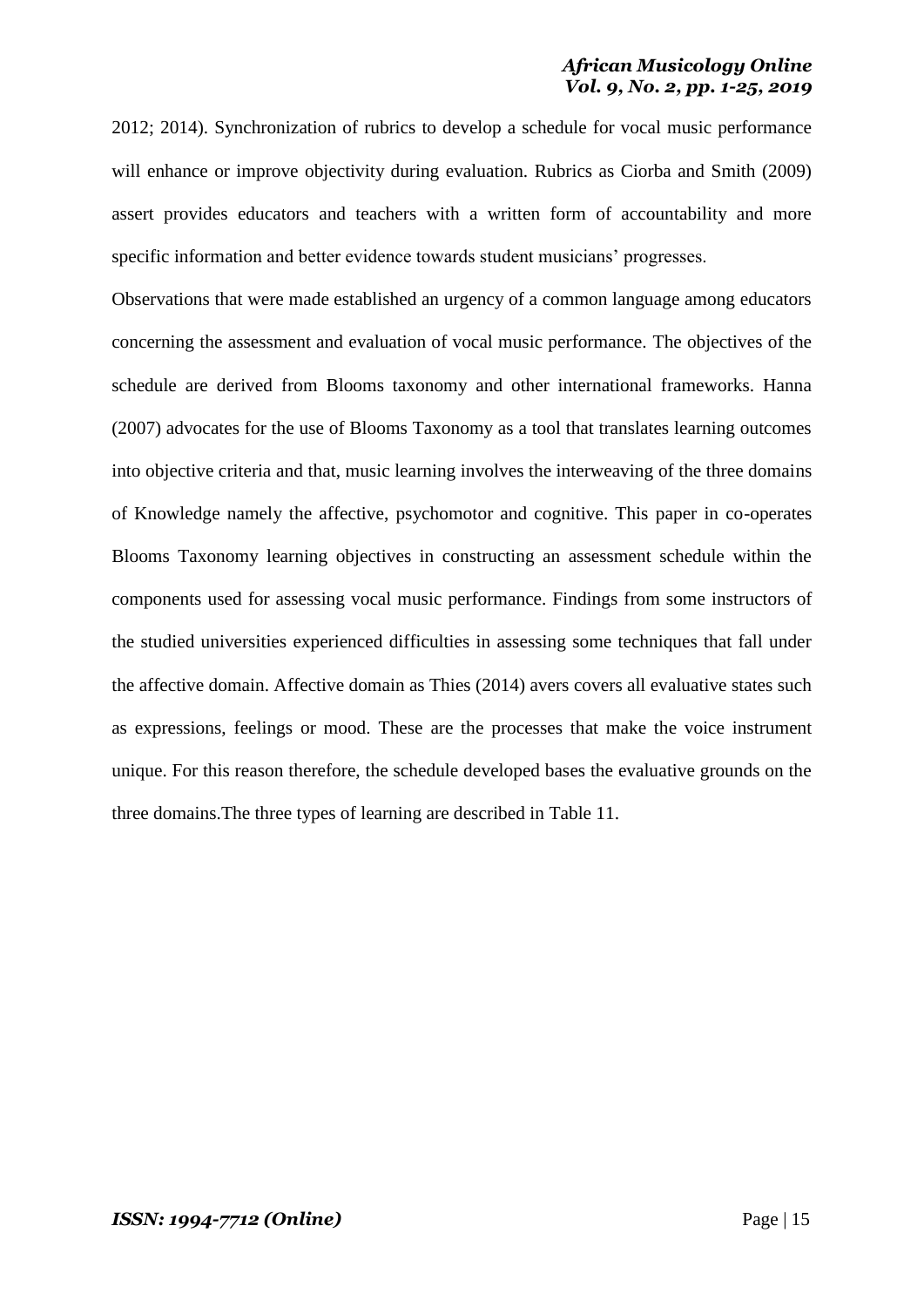| <b>Domains</b>     |             | <b>Musical elements</b>              |  |  |  |
|--------------------|-------------|--------------------------------------|--|--|--|
| Cognitive          | İ.          | Rhythmic and melodic Accuracy,       |  |  |  |
|                    | 11.         | Note values                          |  |  |  |
|                    | iii.        | Ornaments such as Trills             |  |  |  |
|                    | iv.         | Dynamics                             |  |  |  |
|                    | $V_{\star}$ | Analysis of the pieces               |  |  |  |
|                    | V1.         | Interpretations of the pieces        |  |  |  |
|                    | vii.        | Motor skill e.g. singing             |  |  |  |
|                    | viii.       | Memorization of the musical elements |  |  |  |
|                    |             | reflected on pieces                  |  |  |  |
|                    | ix.         | Phrasing                             |  |  |  |
| <b>Psychomotor</b> | i.          | Articulations                        |  |  |  |
|                    | ii.         | <b>Breath Control</b>                |  |  |  |
|                    | iii.        | Vocal Technique                      |  |  |  |
|                    | iv.         | Vocal Fluency                        |  |  |  |
| <b>Affective</b>   | i.          | Expression e.g facial                |  |  |  |
|                    | ii.         | Diction                              |  |  |  |
|                    | iii.        | Tempo variations                     |  |  |  |
|                    | iv.         | Intensity/Developmental techniques   |  |  |  |
|                    | V.          | Pitch Accuracy                       |  |  |  |
|                    | Vİ.         | Melodic flow and shifts              |  |  |  |

#### **Table 11: Processes of Blooms Taxonomy**

Always best assessment should be intertwined with learning. Learning outcomes as attested by scholars such as Hanna (2007) should be part and parcel of testing schedules. This enables trainers to know exactly the status of their students before they get to the next level The developed schedule by the authorssought to address the issue of potentiality in assessing and how criteria are usually arrived at by educators and assessment juries in order for decisions to be made. Davidson and Coimbra (2001) aver that assessment is usually established based on feelings rather than any standardized measures.

### **Developing of Vocal Music Evaluation Schedule using analytical approach**

To develop a vocal music evaluationschedule, the study sampled a collection of various rubrics from the universities under study. This was for the purpose of synchronizing the already utilised schedules to develop a common schedule that can be adopted to enhance appraisal of vocal music performance within national institutions. The study also puts into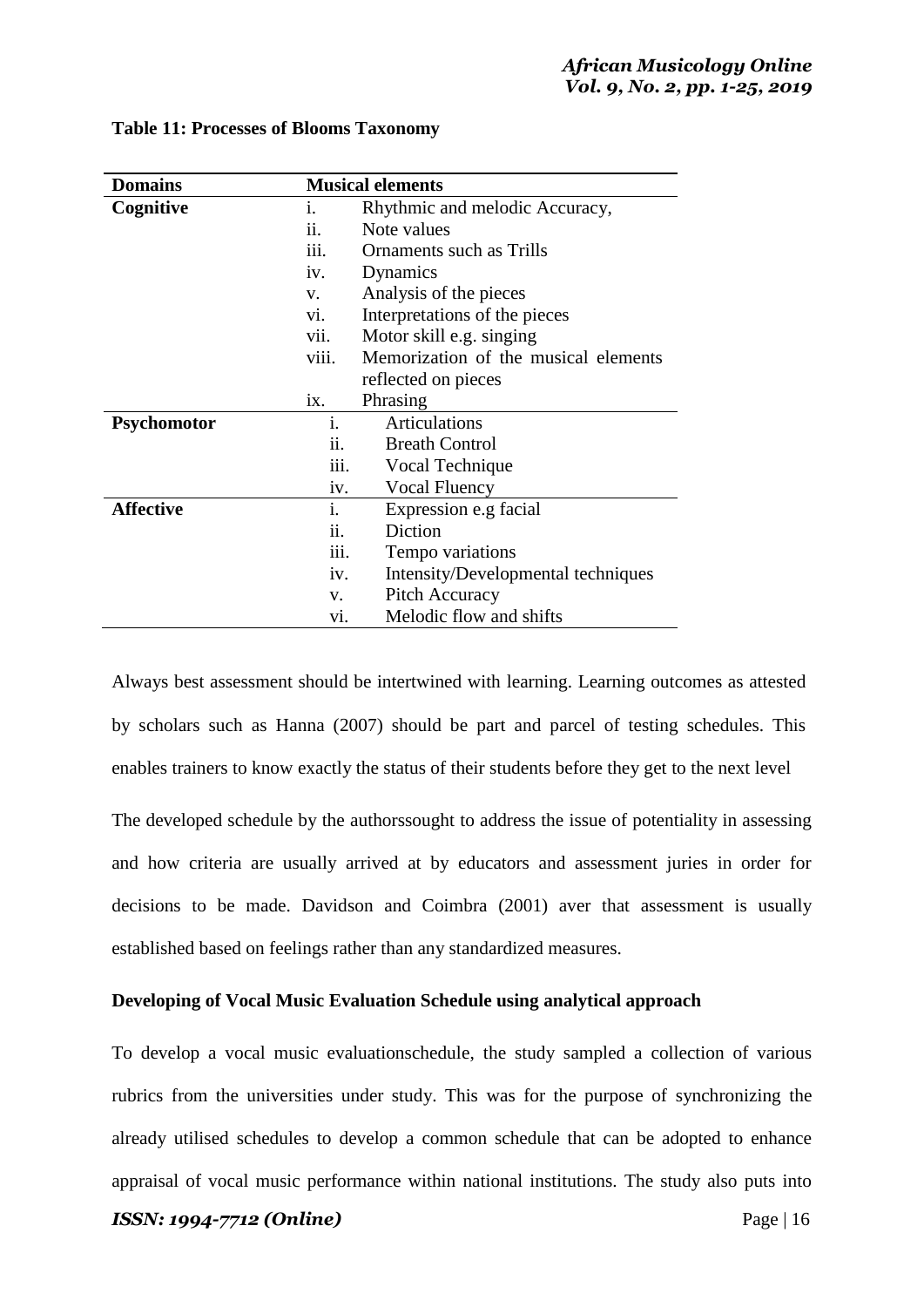consideration new evaluation and assessment procedures that are being developed to assess learners' performances in real life circumstances. In vocal music performance the ultimate goal is to evaluate students' capability to demonstrate ideas and be able to apply them within their context. Other studies have been done by Gynnild (2016) who created assessment frameworks that would enhance clarity and make evaluation more certain, trustworthy and moderate. However, what matters is the levelof details in the criteria and whether it is sensible enough to meet the standards that will align judgments satisfactorily.

Hewitt and Smith (2004) realized that evaluation of music performance focuses on activities of trainers and instructional methodologies that should depend on discovering greatly learners' hard work within and among them. It is recommended that trainers should develop both formal and informal continuous systems that will evaluate and enhance their learners' musical experiences. The formal and informal strategies should include grading systems with welldescribed criteria that uses diversified participants.

In vocal music performance literature, little attention has been realized in terms of diverse approaches in developing schedules for assessment and evaluation. Wesolowski's (2012) findings established apathy within music performance instructors in creating systems that communicate students' learning and their educational growth. Most of the instructors heavily depend on non music principles such as class presence and participation. Further, Russell and Austin (2010), Wesolowski (2012) identify a few challenges that limit the potentiality of schedules to accurately assess student performance and grade authenticity and improve its appropriateness towards training and knowledge gained. The challenges identified are as follows:

i. Many schedules for assessment use a language that is subjective. Subjective in a way that they do not indicate descriptors towards their grading so that the students are able to relate on what to improve on.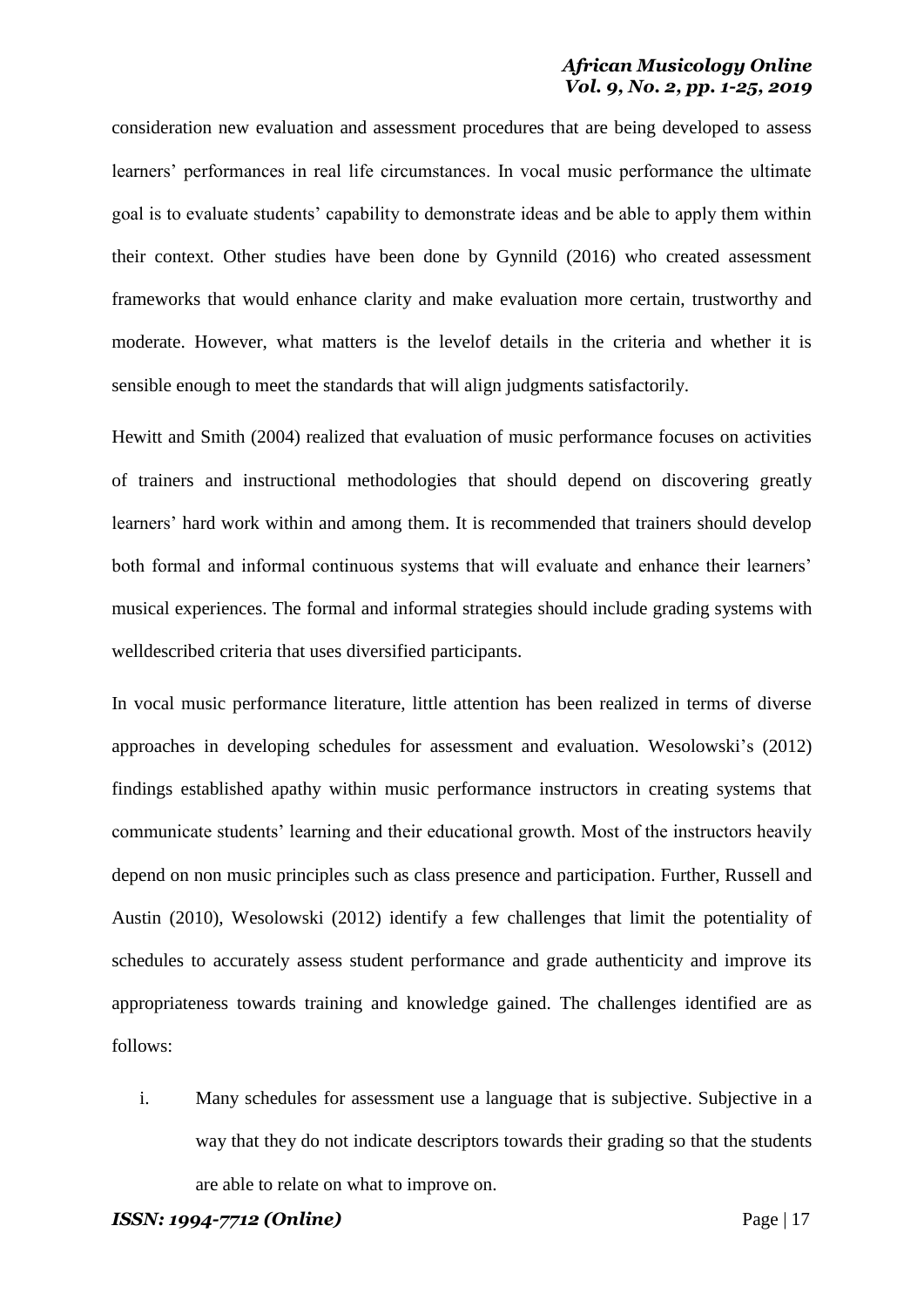- ii. The schedules have limited assessment integrated performance tasks
- iii. Most schedules focus mostly on technical ability and less on aspects of expression
- iv. Most have less focus on self-reflection skill

Wesolowski (2012) considers assessment schedules as tools that are tangible to measure individual achievement, provide clear indications on what students need to accomplish in future and what to improve on and provide a bridge between students learning and expectations of the trainer. With these views, observations realized during data collection on schedules used in selected universities are that some universities use holistic criteria for assessment and some use analytical assessment criteria which are not clearly defined.

The study chooses to develop an analytical schedule considering the elements in a performance that can be assessed by analyzing the determinants that characterize quality of assessment in avocal music performance. The benefit of using analytical assessment criteria against holistic criteria is that, they provide more usable data that provide strengths and weaknesses of which a performer can improve on. Holistic criteria scores do not provide descriptions, making it difficult for students to yield feedback since it does not indicate their strengths and weaknesses. Other findings from educators such as Bergee (2003) advocated highly on correct wholesome schedules that are reliable and valid. This is because evaluation procedures that involve unstructured remarks may not provide juries favorable circumstances to evaluate all techniques of music performance.

*ISSN: 1994-7712 (Online)* Page | 18 The forecited scholars have greatly advocated for creation of assessment schedules with a list of criterion that address learning outcomes also because they serve as forms of liability. Vocal music performance educators therefore need to re-evaluate and develop their assessment strategies that will improve objectivity, schedules that will also alienate with other evaluation procedures, elements and assignments to correlate educational goals. The authorswith these views sought to develop an analytical voice performance schedule that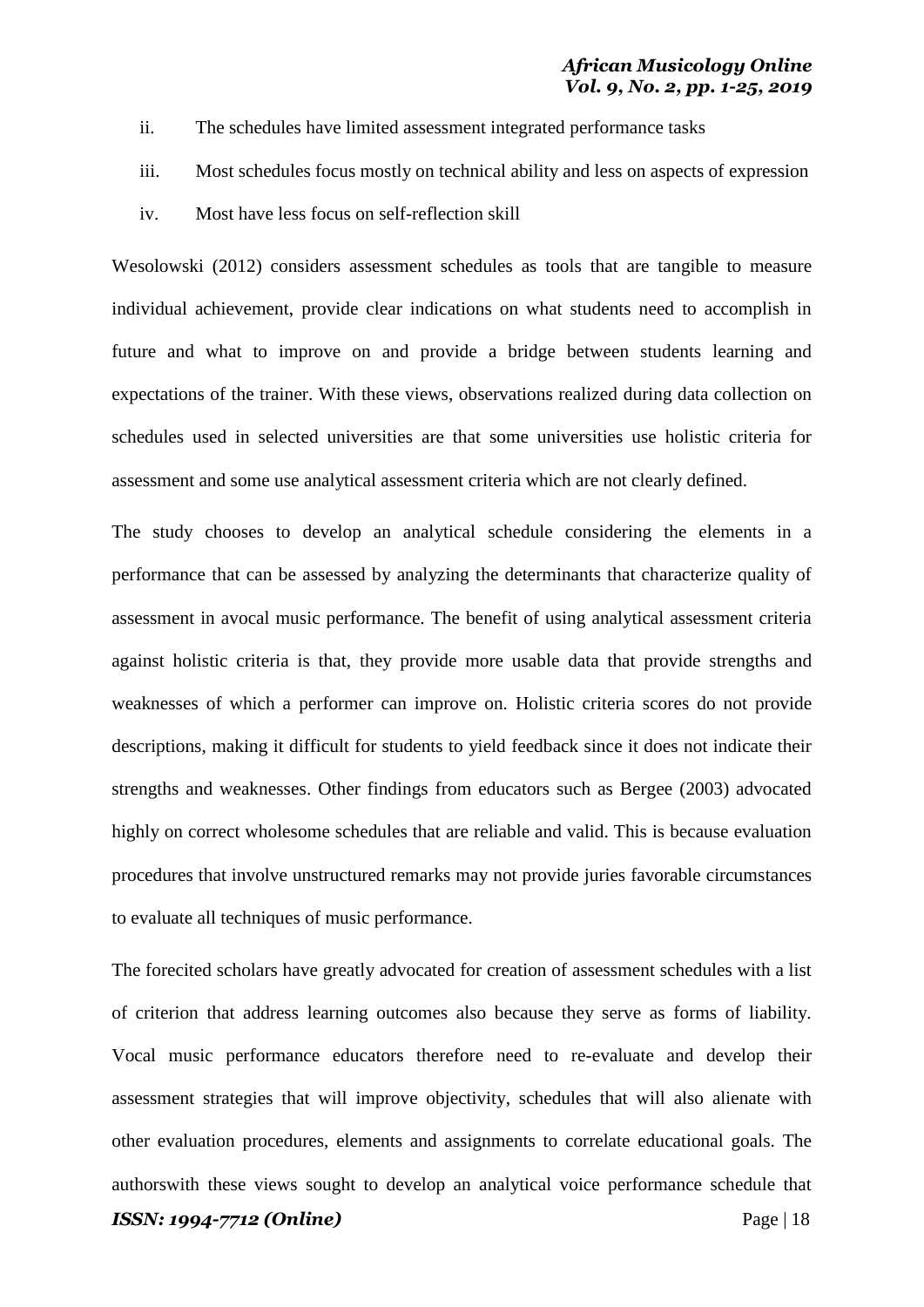synchronizes the already utilised systems in Kenyan Universities. The developed analytical schedule is presented in the appendix section in this paper.

#### **CONCLUSION**

The study concludes that vocal music evaluation schedules should be analyzed based on the developed schedule. This is predicated on the fact that assessment process used in the university by the music instructors, evaluate certain aspects of vocal music such as, rhythmic accuracy, tempo, sight singing, tone, intonation, melodic accuracy, vocal technique, musicianship and synthesis analysis, historical and cultural context.

### **RECOMMENDATIONS**

The study recommends that a further study be conducted for a period of time to determine whether the proposed analytical schedule measures effectively vocal music performance in universities.

#### **REFERENCES**

- Bergee, M. J. (2003). Faculty Inter-judge reliability of music performance evaluation. *Journal of Research in Music Education 51* (2), 137-150.
- Ciorba, C. R., & Smith, N.Y. (2009). Measurement of instrumental and vocal undergraduate performance juries using a multidimensional assessment rubric. *Journal of Research in Music Education*, *57*(1), 5-15.
- Davidson, J.W.& Coimbra, D. D. C. (2001). Investigating performance evaluation by assessors of singers in a music college setting. *European Society for the Cognitive Sciences of Music,5*(1), 33-53.
- Fautley, M. (2010). *Assessment in Music Education.* England: Oxford: Oxford University Press.
- Freer, P. K. (2011). The Performance Paradox in Choral Music Teaching. Philosophy of *Music Education Review*, 19(2), 164-178.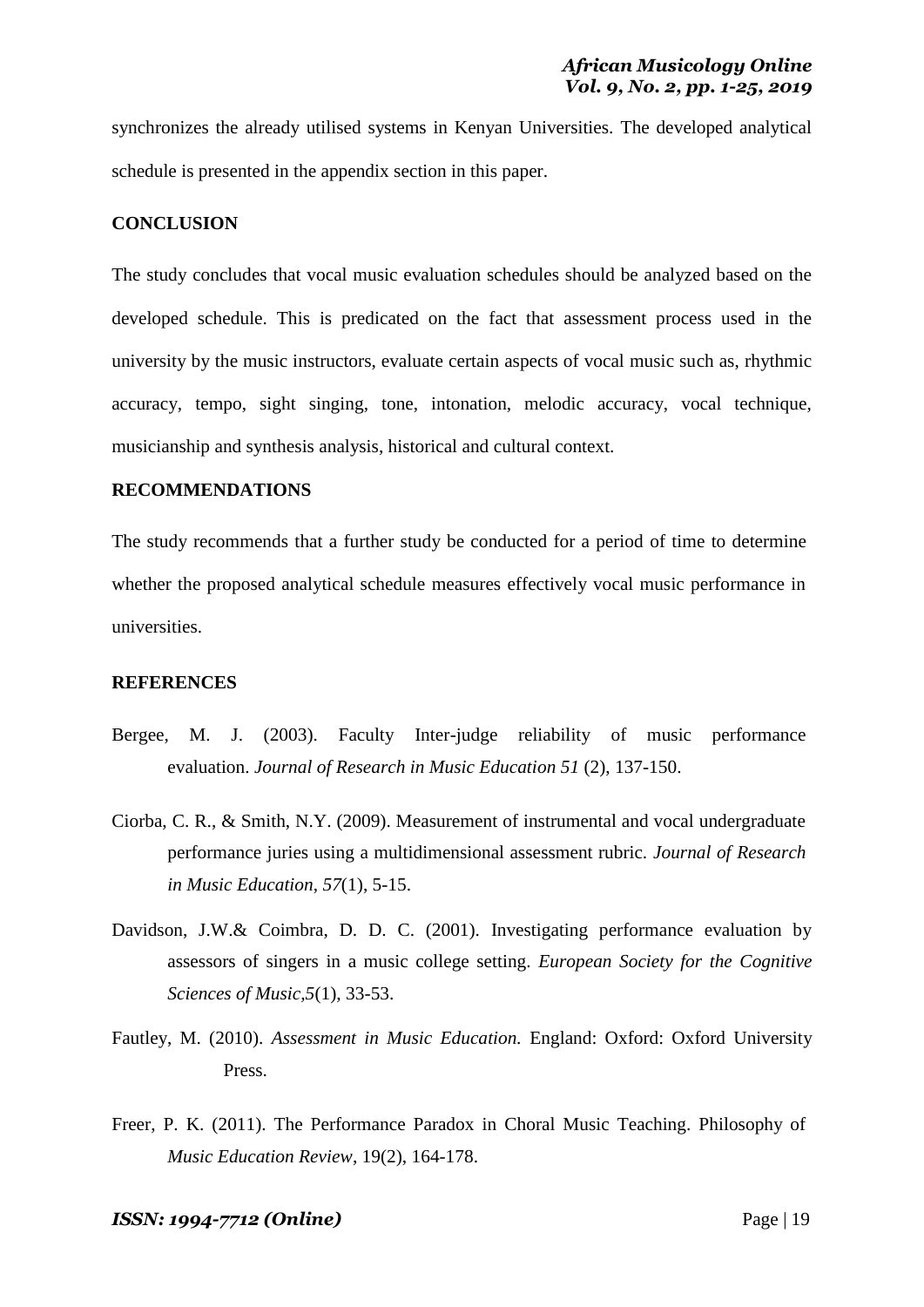- Geringer, J. M., & Madsen, C. K. (1998). Musicians' ratings of good versus bad vocal and string performances. *Journal of Research in Music Education, 46*(4), 522-534.
- Griffiths, N. K. (2009). Posh music should equal posh dress: An investigation into the concert dress and physical appearance of female soloists. *Psychology of Music, 1-19.*
- Gynnild, V. (2016). Assessing Vocal Performance using Analytical Assessment: A CaseStudy. Music Educators Research, 18(2), 224-238
- Hanna, W. (2007). The new Bloom's taxonomy: Implications for music education. *Arts Education Policy Review*, *108*(4), 7-16.
- Hewitt, M. P. & Smith, B. P. (2004). The Influence of Teaching- Career Level and Primary Performance Instrument on the Assessment of Music Performance. *Journal of Research in Music Education*, *52*(4), 314-327.
- Hewitt, M. P. (2007). Influence of primary performance instrument and education level on music performance evaluation. *Journal of Research in Music Education, 55*(1), 18-3.
- Kenny, D.T. (2011). *The psychology of music performance anxiety*. OUP Oxford.
- Latimer, M. E., Bergee, M. J., & Cohen, M. L. (2010). Reliability and perceived pedagogical utility of a weighted music performance assessment rubric. *Journal of Research in Music Education*, *58*(2), 168-183.
- Leong, S. & Cheng, L. (2014). Effects of real time visual feedback on pre-service teachers' singing. *Journal of Computer Assisted Learning*, *30*(3), 285-296..
- McVeigh, M. (2013). Standards- based performance assessment in the comprehensive music classroom. (Unpublished Theses), Wisconsin- Milwankre.
- Russell, J. A & Austin, J. R. (2010). Assessment practices of secondary music teachers. *Journal of Music Education*, *58*(1), 37-54.
- Ryan, C., Wapnick, J., Lacaille, N., & Darrow, A. A. (2006). The effects of various physical characteristics of high-level performers on adjudicators' performance ratings. *Psychology of Music*, *34*(4), 559-572.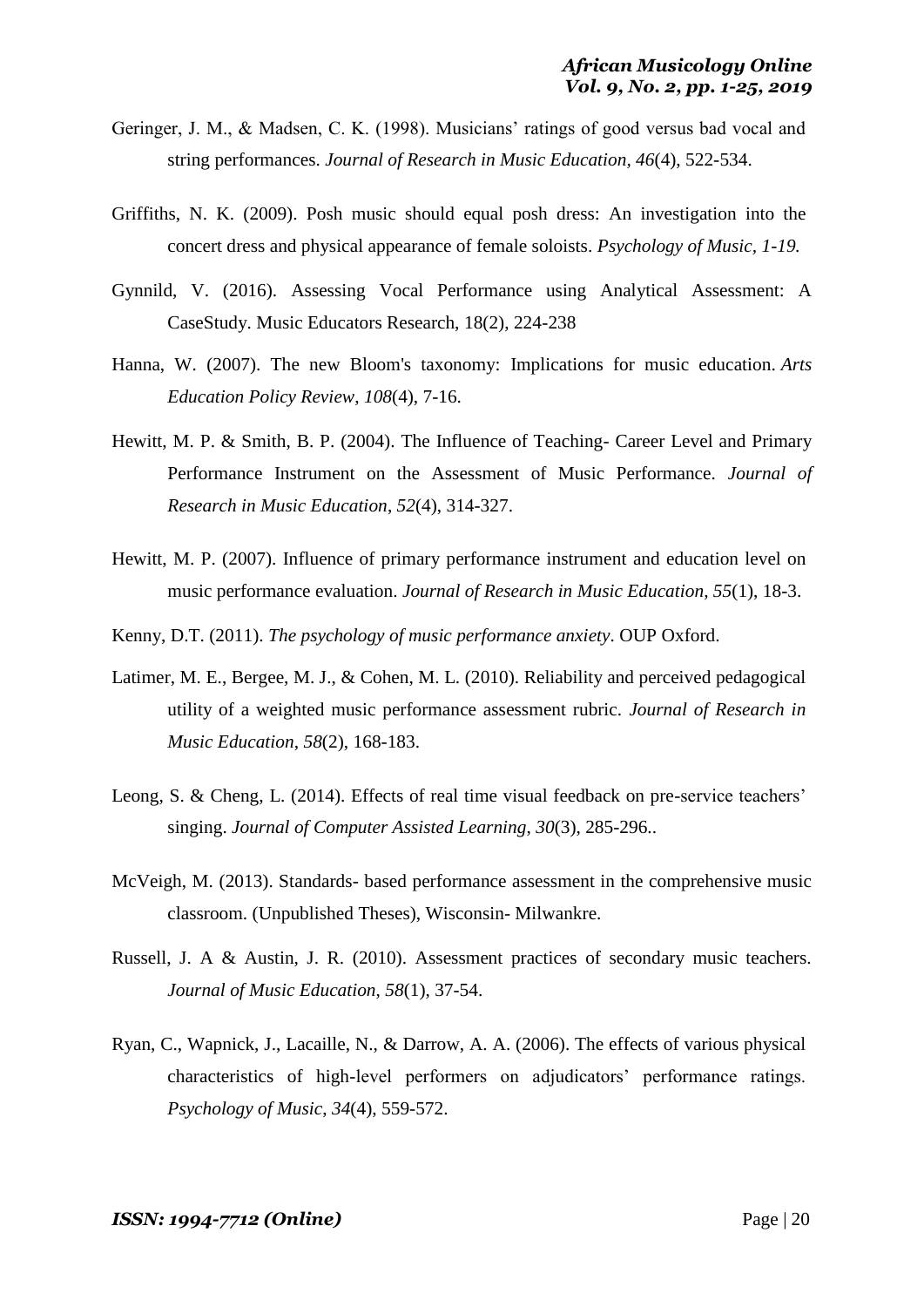- Stanley, M., Brooker, R., & Gilbert, R. (2002). Examiner perceptions of using criteria in music performance assessment. *Research Studies in Music Education*, *18*(1), 46-56.
- Stegman, S. F. (2003). Choral Warm-ups: Preparation to Sing: Listen and Learn. *Music Educators Journal*, *89*(3), 37-40, 58.
- Thies, T. T (2014). Affective learning experiences influence positive interaction with anxiety; Comprehensive Musicianship with Seventh grade Jazz Students. (Unpublished Dissertation). Iowa.
- Wapnick, J., Mazza, J. K., & Darrow, A. A. (1998). Effects of performer attractiveness, stage behaviour, and dress on violin performance evaluation. *Journal of Research in Music Education*,*46*(4), 510-521.
- Wesolowski, B. (2014). Documenting Student Learning in Music Performance: A Framework. *Music Educators Journal*, *101*(1), 77-85.
- Wesolowski, B.C. (2012). Understanding and developing rubrics for music performance assessment. *Music Educators Journal*, *98*(3), 36-42.
- Wright, D. C. H. (2012). *The Associated Board of the Royal Schools of Music: A Social and Cultural History;* Woodbridge. The Boydell Press.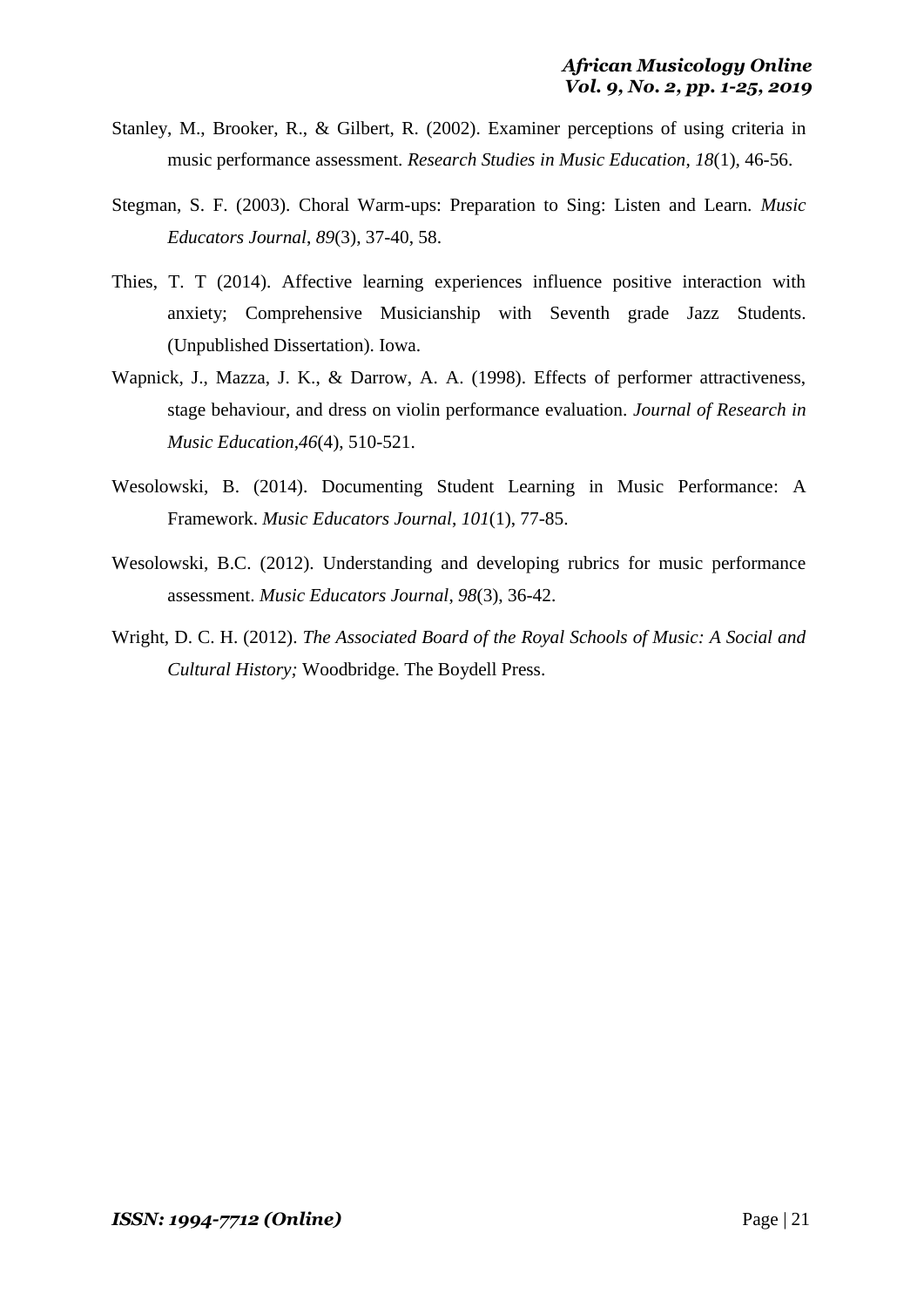# **Appendix: Proposed Analytic Schedule of Assessment**

# **Level of Vocal Performance Scale**

|                                                      | <b>Excellent</b>                                                                                                                                                                                               | Good                                                                                                                                                                                                                         | Fair                                                                                                                                                                                                              | Poor                                                                                                                    | <b>Score</b> |
|------------------------------------------------------|----------------------------------------------------------------------------------------------------------------------------------------------------------------------------------------------------------------|------------------------------------------------------------------------------------------------------------------------------------------------------------------------------------------------------------------------------|-------------------------------------------------------------------------------------------------------------------------------------------------------------------------------------------------------------------|-------------------------------------------------------------------------------------------------------------------------|--------------|
| <b>CATEGORY</b>                                      | 4                                                                                                                                                                                                              | 3                                                                                                                                                                                                                            | $\boldsymbol{2}$                                                                                                                                                                                                  |                                                                                                                         |              |
| Program Notes<br>and appropriate pieces<br>presented | defined<br>Elaborate<br>program,<br>portfolio,<br>profile<br>photo,<br>registration<br>details.<br>Background on the pieces and<br>their composers                                                             | Good defined, portfolio<br>a few errors in<br>with<br>background details                                                                                                                                                     | Fairly<br>defined portfolio,<br>program notes and<br>most errors noticed                                                                                                                                          | Poorly defined portfolio,<br>with<br>program<br>notes<br>erratic<br>errors.<br>no<br>background, no pieces<br>handed in |              |
| Pitch Accuracy                                       | All pitches confidently and<br>accurately done                                                                                                                                                                 | most of the pitches are<br>correctly done, a few<br>errors noticed                                                                                                                                                           | Some pitches are<br>accurate and some<br>are not correct                                                                                                                                                          | Most pitches not<br>accurate                                                                                            |              |
| Tempo                                                | Tempo is stable and enhances<br>the performance. Tempo is<br>correct for the piece and the<br>performer's abilities.                                                                                           | Tempo is mostly stable,<br>and correct for the piece<br>and the performer's<br>abilities.                                                                                                                                    | Tempo not so stable<br>with at least a few<br>errors for the<br>piece/or performer's<br>abilities                                                                                                                 | Tempo is erratic and/or<br>incorrect for the piece<br>and/or performer's<br>abilities.                                  |              |
| Intonation                                           | Consistently accurate. Any<br>minor intonation problems due<br>to instrument's lack of<br>maturity and not the student's<br>ear. Well-developed listening<br>skills. Able to adjust pitch<br>most of the time. | Accurate intonation most<br>of the time, but some out<br>of tune pitches.<br>Evidence of listening<br>skills present, has fewer<br>difficulties, a little more<br>effort needed for<br>significant growth and<br>development | Inconsistency in<br>intonation most of<br>the time, but some<br>out of tune pitches.<br>Evidence of<br>listening skills<br>present, a lot of<br>effort and<br>improvement needed<br>for growth and<br>development | Significant intonation<br>problems.<br>Undeveloped listening<br>skills.<br>Unable to correct<br>intonation.             |              |
| Rhythmic Accuracy,<br>Stability                      | beat is secure<br>and the rhythms,<br>accurately done.                                                                                                                                                         | beat is secure, rhythms<br>are<br>mostly accurate,<br>a few<br>duration errors                                                                                                                                               | beat is<br>erratic.<br>Some rhythms are<br>Accurate. Frequent<br>duration errors.<br>Rhythm                                                                                                                       | beat is erratic rhythms<br>are seldom accurate,<br>detracting<br>significantly from<br>the overall<br>performance.      |              |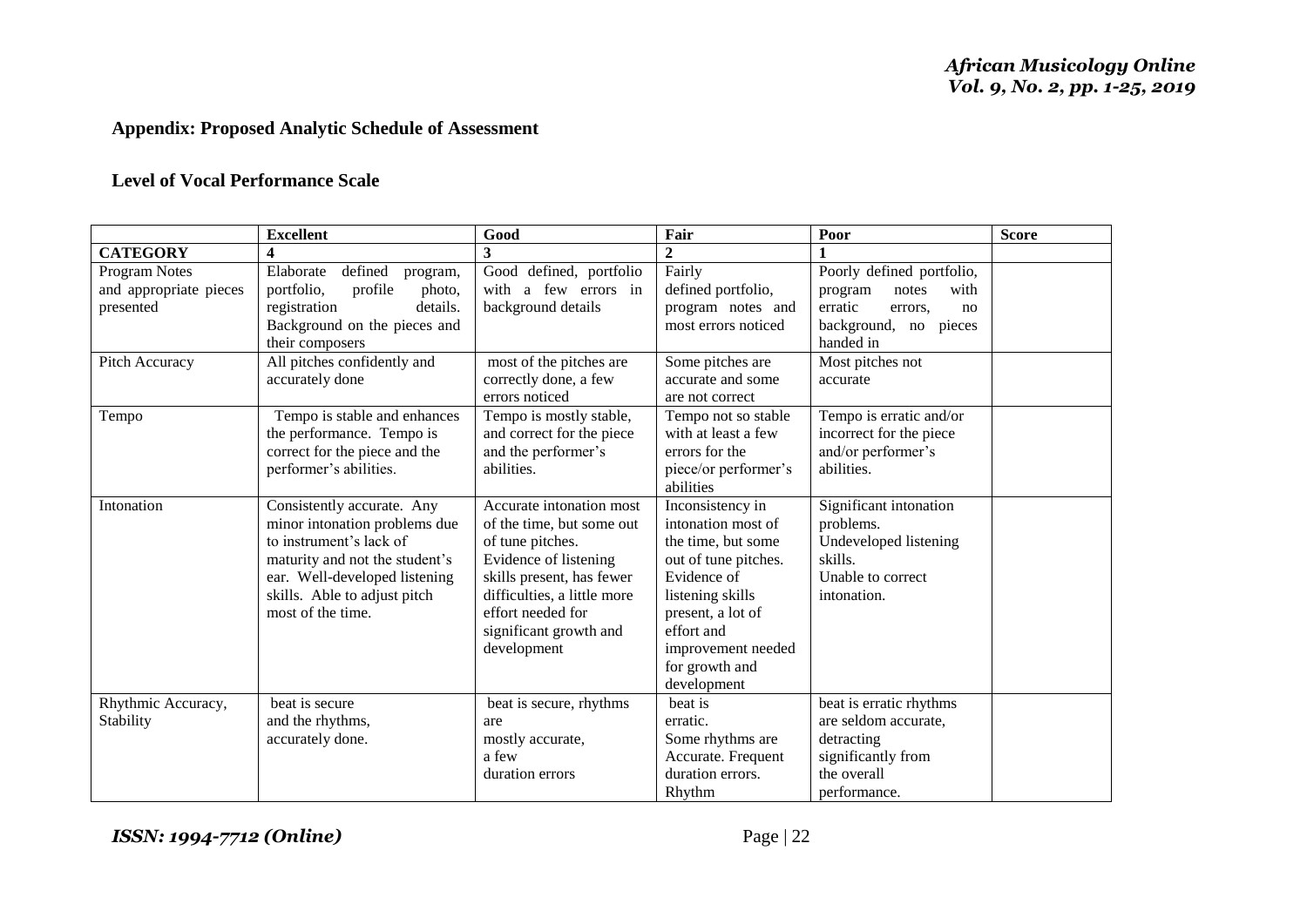|                                               |                                                                                                                                                                     |                                                                                                                                                                                                     | problems<br>occasionally noticed                                                                                                                                                                                 |                                                                                                                                                                                                       |  |
|-----------------------------------------------|---------------------------------------------------------------------------------------------------------------------------------------------------------------------|-----------------------------------------------------------------------------------------------------------------------------------------------------------------------------------------------------|------------------------------------------------------------------------------------------------------------------------------------------------------------------------------------------------------------------|-------------------------------------------------------------------------------------------------------------------------------------------------------------------------------------------------------|--|
| Melodic Accuracy                              |                                                                                                                                                                     |                                                                                                                                                                                                     |                                                                                                                                                                                                                  |                                                                                                                                                                                                       |  |
| Style and<br>Interpretation                   | The performance executes<br>correctly both style and<br>interpretation                                                                                              | Most of the the<br>performance is using the<br>correct style and<br>interpretation                                                                                                                  | Some parts of the<br>performance are<br>using both style and<br>interpretation                                                                                                                                   | The style and<br>interpretation of the<br>pieces is not executed<br>during the performance                                                                                                            |  |
| Phrasing                                      | All phrasing is done musically<br>and is appropriate to the song<br>text.                                                                                           | Demonstrates<br>understanding of musical<br>phrasing, with a few<br>inconsistencies.                                                                                                                | Demonstrates a<br>limited understanding<br>of phrasing. Breath is<br>taken at inappropriate<br>places within the<br>song text.                                                                                   | Does not demonstrate an<br>understanding of<br>appropriate phrasing.                                                                                                                                  |  |
| Dynamics                                      | Performs all dynamic variations<br>accurately as directed by the<br>score.                                                                                          | Demonstrates some<br>variations in dynamic<br>qualities as directed by<br>the score.                                                                                                                | Demonstrates few<br>variations in dynamic<br>qualities as directed<br>by the score.                                                                                                                              | Does not demonstrate an<br>understanding of<br>appropriate dynamics.                                                                                                                                  |  |
| Tone Quality                                  | Tone is free, open, on the<br>breath, and pleasing. Tone is<br>consistent through the<br>student's registers. Vibrato (if<br>present) is natural and<br>consistent. | Tone is pleasing, but may<br>lack consistency<br>throughout student's<br>range. Vibrato (if<br>present) is natural, but<br>may be a few times lack<br>consistency throughout<br>the singer's range. | Tone is partially<br>pleasing, but lacks<br>consistency<br>throughout student's<br>range. Vibrato (if<br>present) is somewhat<br>natural, but may be<br>inconsistent almost<br>throughout the<br>singer's range. | Tone is restricted,<br>closed, held, or tense.<br>range severely limited,<br>tones produced with<br>difficulty and great effort<br>No vibrato, or student's<br>vibrato indicates<br>technical issues. |  |
| <b>Tone Control</b>                           | The student is consistently<br>able to project and control the<br>tone                                                                                              | The student is often able<br>to project and control tone                                                                                                                                            | The student<br>sometimes is able to<br>project and control<br>tone                                                                                                                                               | The student is completely<br>unable to project and<br>control tone                                                                                                                                    |  |
| Entrances and<br><b>Articulation Markings</b> | Secure entrances.<br>Markings (staccato,<br>legato, slur, accents,<br>etc.) are executed                                                                            | Entrances are<br>usually secure,<br>though there might<br>be an isolated error.                                                                                                                     | Entrances are rarely<br>secure, but markings<br>are sometimes<br>executed accurately                                                                                                                             | Few secure<br>entrances. Markings<br>are typically not<br>executed accurately.                                                                                                                        |  |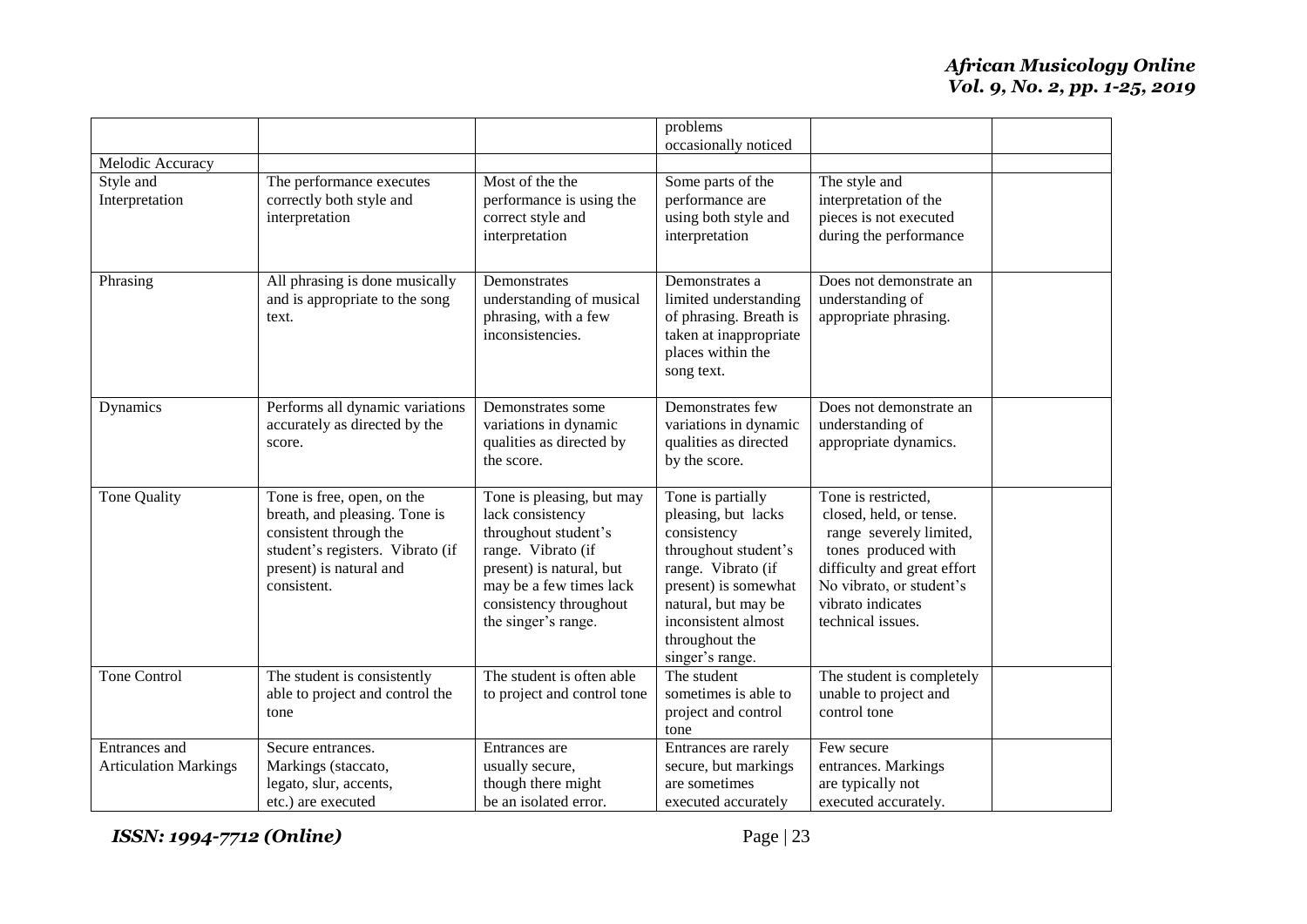|                                       | accurately.                                                                                                                                                                                                                                                                                                     | Markings are usually                                                                                                                                                                                                                                                                               |                                                                                                                                                                                                                                                                                                                     |                                                                                                                                                                                                                                                                                                                                                  |
|---------------------------------------|-----------------------------------------------------------------------------------------------------------------------------------------------------------------------------------------------------------------------------------------------------------------------------------------------------------------|----------------------------------------------------------------------------------------------------------------------------------------------------------------------------------------------------------------------------------------------------------------------------------------------------|---------------------------------------------------------------------------------------------------------------------------------------------------------------------------------------------------------------------------------------------------------------------------------------------------------------------|--------------------------------------------------------------------------------------------------------------------------------------------------------------------------------------------------------------------------------------------------------------------------------------------------------------------------------------------------|
| <b>Breath</b><br>Control/Support      | Student is breathing<br>properly and<br>supporting the tone<br>to the best of his/her<br>ability.                                                                                                                                                                                                               | executed accurately.<br>Student is usually<br>breathing properly,<br>but occasionally<br>does not support the<br>tone until the end of<br>each phrase.                                                                                                                                             | Student sometimes<br>breathes properly<br>and only<br>occasionally<br>supports the tone<br>until the end of each<br>phrase.                                                                                                                                                                                         | Student is rarely<br>breathing correctly<br>and never supports<br>the tone until the end<br>of each phrase.                                                                                                                                                                                                                                      |
| Posture<br><b>Relaxation/Presence</b> | Performs with confidence and<br>without hesitation. Student<br>stands with feet shoulder width<br>apart, hand at side for the entire<br>performance.                                                                                                                                                            | Performs with confidence<br>but with a little hesitation.<br>Student stands with feet<br>shoulder width apart,<br>hand at side for most of<br>the performance.                                                                                                                                     | the performance.                                                                                                                                                                                                                                                                                                    | Performs with several monetons with many moments of<br>of hesitation, but is able to the sitation and is unable to<br>complete the selection. Studenteet the selection. Student<br>stands with feet shoulderdwick thot stand with feet shoulder<br>apart, hands at side for somidthfapart with hands at sides<br>for any part of the performance |
| Diction and Text                      | Diction is intelligible<br>throughout range, and does not<br>affect vocal technique. Vowels<br>are on the breath and without<br>unnecessary tension.<br>Consonants are rapid, late and<br>clear.<br>Pronunciation is correct and<br>authentic. Student understands<br>and communicates text and<br>poetic ideas | Diction is basically clear,<br>but not throughout range,<br>and it disturbs vocal<br>technique. Text<br>delivered with some<br>effort and tension.<br>Pronunciation suffers<br>from a few inaccuracies.<br>Student only partially<br>connects to the text or<br>partially communicates<br>meaning. | Diction is somewhat<br>clear, almost<br>throughout range,<br>and it disturbs vocal<br>technique. Text<br>delivered with some<br>little effort and<br>tension.<br>Pronunciation<br>suffers from some<br>inaccuracies.<br>Student mostly not<br>connecting to the<br>text or inaccurately<br>communicates<br>meaning. | Diction is unclear,<br>produced with a tense<br>tongue and jaw. Serious<br>pronunciation errors.<br>Student makes little effort<br>to communicate, makes<br>obvious errors in<br>pronunciation.                                                                                                                                                  |
| Vocal Technique                       | Perfect and excellent vocal<br>technique, With a perfect body<br>alignment, clear and free tone                                                                                                                                                                                                                 | Quite good vocal<br>technique, students<br>understands basic body<br>alignment but somewhat<br>a little inconsistency in<br>performance technique                                                                                                                                                  | Fairly understands<br>the vocal technique<br>and body alignment<br>with inconsistent in<br>terms of<br>performance                                                                                                                                                                                                  | Poor Vocal technique.<br>Body alignment prevents<br>good performance. No<br>idea                                                                                                                                                                                                                                                                 |